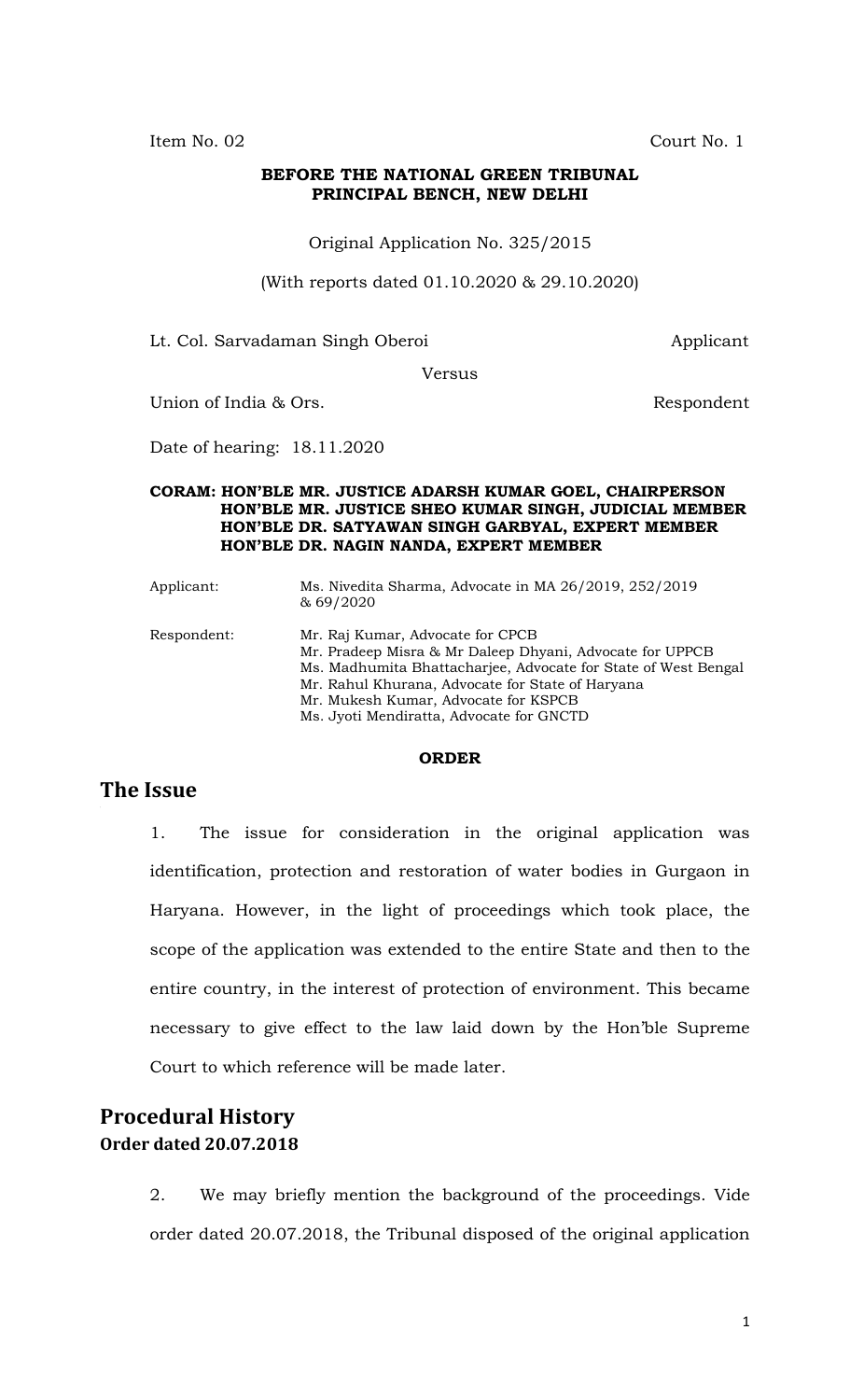with direction for restoration of 123 water bodies in Gurgaon which were admittedly in the possession of the State in the first instance by assigning Unique Identification Number (UID) and making them free from encroachment. Further direction was to file compliance report.

3. While technically, the matter was disposed of with directions on 20.07.2018, as noted above, it remained pending for consideration of compliance report. The Tribunal considered the matter further vide order dated 10.5.2019 in the light of the compliance report filed by the State of Haryana.

#### **Order dated 10.05.2019**

4. The State of Haryana reported that it enacted a special law on the subject, namely, the *Haryana Pond and Waste Water Management Authority Act*, *2018* ("Haryana Act"). The Haryana Act creates an Authority to deal with restoration of water bodies at the State level and also appoints District Level Officers for the purpose. The ponds are proposed to be connected to the canal network. It was also reported that the Gurgaon Metropolitan Development Authority (GMDA) had taken up the work of restoration of 123 water bodies in District Gurgaon.

5. The Tribunal noted the need for conservation of water bodies throughout India for healthy environment, particularly in the light of judgment of the Hon'ble Supreme Court in *Hinch Lal Tiwari v. Kamala Devi & Ors.* (2001) 6 SCC 496*.* The Tribunal observed that under Public Trust Doctrine, the State has to maintain and restore the water bodies. This *inter-alia* helps availability of water, protection of aquatic life, maintaining micro climate, recharge the ground water and e-flow of the rivers. In view of mandate of law laid down by the Hon'ble Supreme Court and the NGT Act, 2010, the Tribunal directed all States/UTs to

2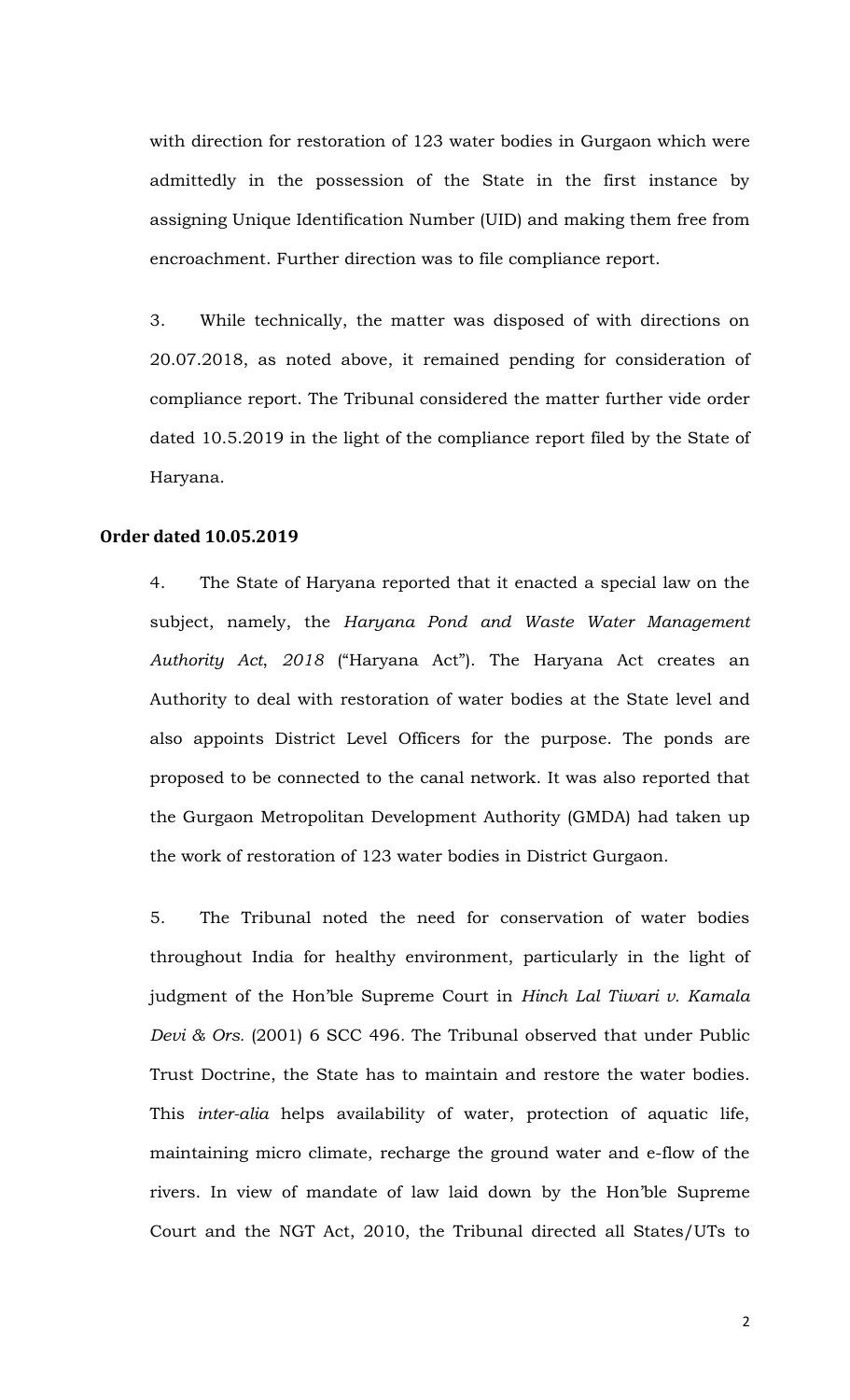take up the task of restoration of the water bodies in their respective jurisdiction and the Chief Secretaries of all States/UTs to oversee the compliance in the course of monitoring compliance of waste management rules and other significant environmental issues for which separate directions were issued by this Tribunal (in OA 606/2018) in the light of directions of the Hon'ble Supreme Court. Further directions of this Tribunal (in OA 673/2018) related to remedial action for abatement of 351 identified polluted river stretches which were also to be monitored by the Chief Secretaries. A Central Monitoring Committee (CMC) comprising Secretary Ministry of Jal Shakti with CPCB and other authorities were to monitor compliance at National level. A status report was directed to be compiled and filed by the CPCB. Operative part of order dated 10.5.2019 is reproduced below:

> "13. Thus, to give effect to 'Precautionary' principle and 'Sustainable Development' principle, we direct all the States and UTs to review the existing framework of restoration all the water bodies by preparing an appropriate action plan. Such action plans may be prepared within three months and a report furnished to the CPCB. The CPCB may examine all such plans and furnish its comments to this Tribunal within two months thereafter. The Chief Secretaries of all the States/UTs in the course of undertaking monitoring exercise in pursuance of the order of this Tribunal in *O.A No. 606/2018, Compliance of MSW Rules, 2016,* may also include restoration of water bodies as one of the items as the same is also incidental to waste management which are covered by orders in *O.A No. 606/2018, Compliance of MSW Rules, 2016.*

> 14. The CPCB may prepare and place on its website guidelines in the matter of restoration of water bodies in the light of above order within one month.

> 15. The matter may also be monitored by Central Monitoring Committee constituted in terms of order dated 08.04.2019 in *O.A No. 673/2018*, *News item published in "The Hindu" authored by Shri Jacob Koshy titled "More river stretches are now critically polluted: CPCB,* as this matter is connected to the steps required for remedying the polluted river stretches as already explained."

**Orders dated 25.02.2020 and 01.06.2020**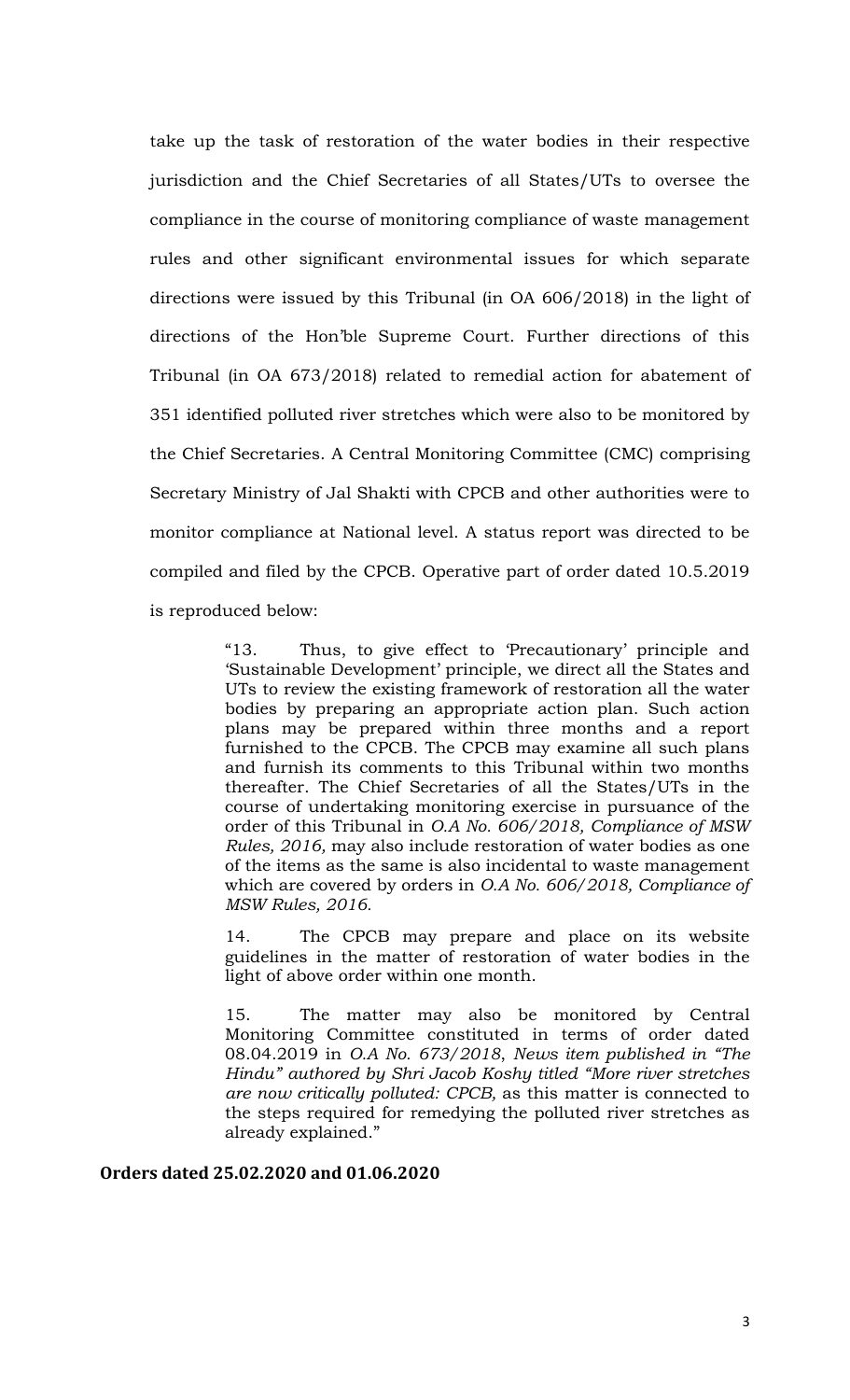6. The matter was then considered on 25.02.2020 in the light of the report of the CPCB. The report mentioned that CPCB had issued the necessary guidelines on the subject such as identification and geotagging of ponds and lakes, maintaining water quality as per norms and removing encroachments. It was further stated that the States had failed to give proper response and the requisite information. The Tribunal, on consideration, directed as follows:

> *" … … … 3. In pursuance of the above, the learned counsel for the CPCB has handed over a status report during the course of hearing to the effect that indicative guidelines for restoration of water bodies have been uploaded on the website of the CPCB on 18.06.2019 but most the States have not submitted their action plans. Out of 435 locations monitored, 357 locations were not complying with the primary water quality criteria for bathing. CPCB constituted an expert committee vide order dated 28.08.2019 under the Chairmanship of MS, CPCB comprising, representatives of MoEF&CC, MoJS, MoHUA, IIT Delhi, officials of CPCB and DHWQM-I as member convener. First meeting of the expert Committee was held on 16.09.2019. The Tribunal has suggested following actions:*

| S.<br>No.     | <b>Activity proposed</b>                   | <b>Organization Responsible</b> |
|---------------|--------------------------------------------|---------------------------------|
| $\mathcal{I}$ | Identification and<br>Geo-                 | NRSA, State Space Application   |
|               | Tagging of Ponds or Lakes in               | Centre and Concerned State      |
|               | the Country                                | Departments                     |
| 2             | Assessment of Water Quality                | Through Laboratories            |
|               | of Ponds or lakes.                         | approved under E(P) Act, 1986   |
|               |                                            | the Concerned State<br>by       |
|               |                                            | Department / ULBs/State         |
|               |                                            | Environment                     |
|               |                                            | Dept./SPCB/PCC.                 |
| 3             | Prioritization of Ponds<br>or <sub>l</sub> | State Environment Dept./SPCB    |
|               | Lakes for restoration<br>in                | /PCC.                           |
|               | consultation<br>with<br>the                |                                 |
|               | respective SPCB.                           |                                 |
| 4             | Preparation and submission                 | State Environment Dept./SPCB    |
|               | of action plans for restoration            | /PCC.                           |
|               | of prioritized Ponds or Lakes              |                                 |
|               | to CPCB for random scrutiny                |                                 |
|               | of proposed action plans.                  |                                 |
| 5             | Execution of approved action               | State Environment Dept./SPCB    |
|               | plans.                                     | /PCC under the overall          |
|               |                                            | supervision of Principal        |
|               |                                            | Environment<br>Secretary,       |
|               |                                            | Department.                     |

*The CPCB conducted a workshop on the subject on 30.01.2020.*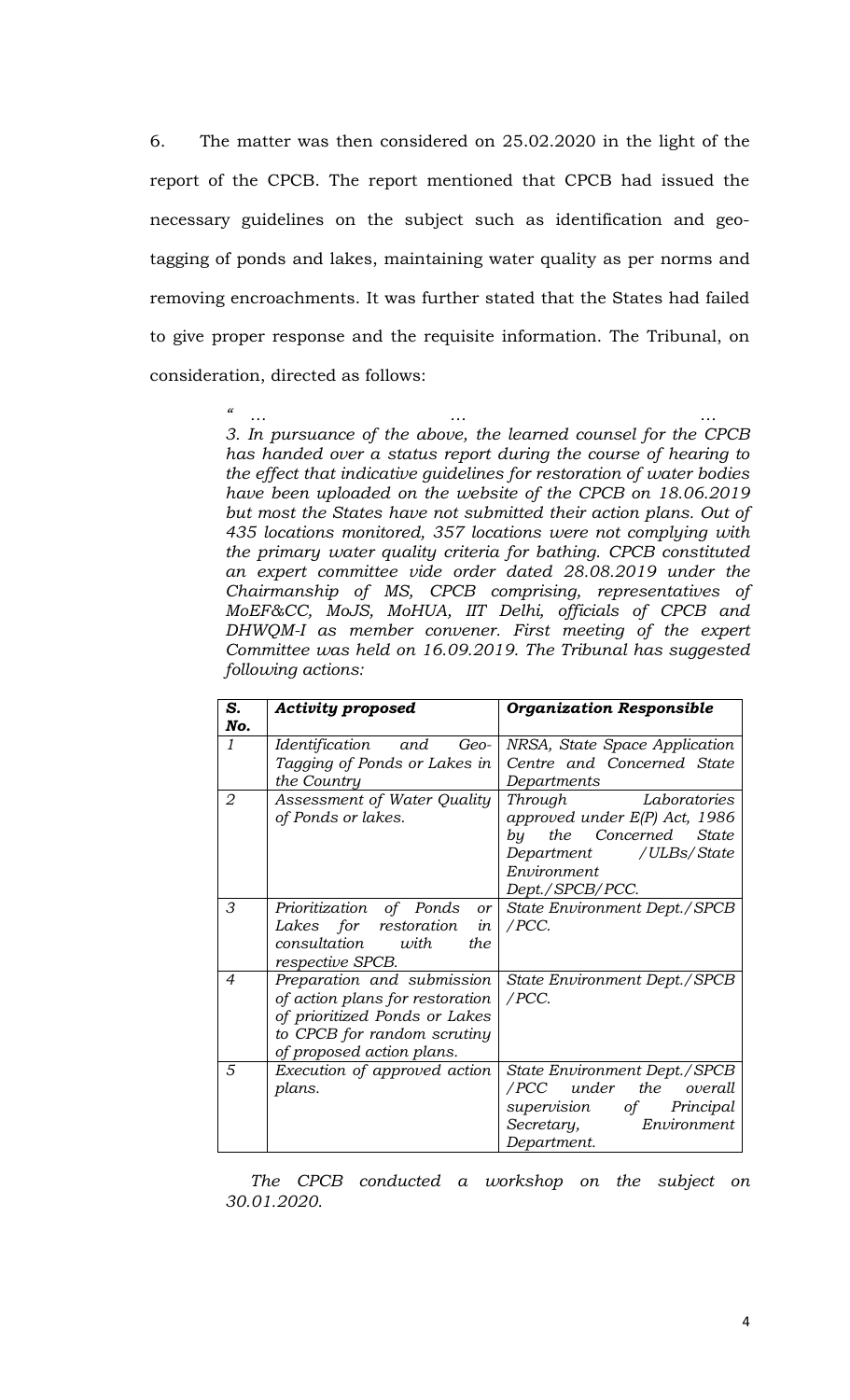*4. Learned counsel for the CPCB states that further progress in the matter is being monitored and a status report will be filed before the next date. It is stated that only 14 States/UTs have furnished information which is not complete while 22 States/UTs have not furnished any information.*

*5. Having regard to the significance of the issue and unsatisfactory response of the States as shown above, we direct that the information may be furnished by all the States/UTs by March 31, 2020 positively to the CPCB failing which the States will be liable to pay compensation at the rate of Rs. 1 lakh per month till information is furnished. Payment of compensation will be the responsibility of the Chief Secretaries of the respective States/UTs. Since we are informed that plans for restoration furnished by some of the States run even upto ten years, we direct that the action plans should provide for commencement of the work by 01.04.2020 and conclusion by 31.03.2021. The CPCB will be at liberty to issue appropriate directions to all the States/UTs by for compliance. The Ministry of Jal Shakti is also at liberty to take further remedial action in the matter."* 

7. Next order of the Tribunal is dated 1.6.2020 on consideration of the report dated 22.05.2020 filed by the CPCB giving information received from some of the States and seeking time on account of COVID situation. The Tribunal extended the time for completion of the action in terms of order dated 25.2.2020 by four months i.e. upto 31.07.2020, instead of 31.3.2020. It was further directed that capacity of the water bodies be increased to utilise surplus rain water and rain water harvesting structures be set up in the sub-watersheds utilizing the MGNREGA funds, involving the community at large including the panchayats which action may be coordinated by the District Magistrates, Department of Irrigation and Flood Control, Department of Rural Development/Urban Development/Local Bodies/Forests/Revenue etc. On both these aspects, the Tribunal sought report from the CPCB. The operative part of the order dated 1.6.2020 is reproduced below:

> *" … …. …. 5. Having regard to the fact situation noted above, we extend the time for the States to complete action in terms of order dated 25.02.2020 till 31.07.2020. The CPCB may thereafter file its report by 31.10.2020 by e-mail at judicial-ngt@gov.in preferably*

> > 5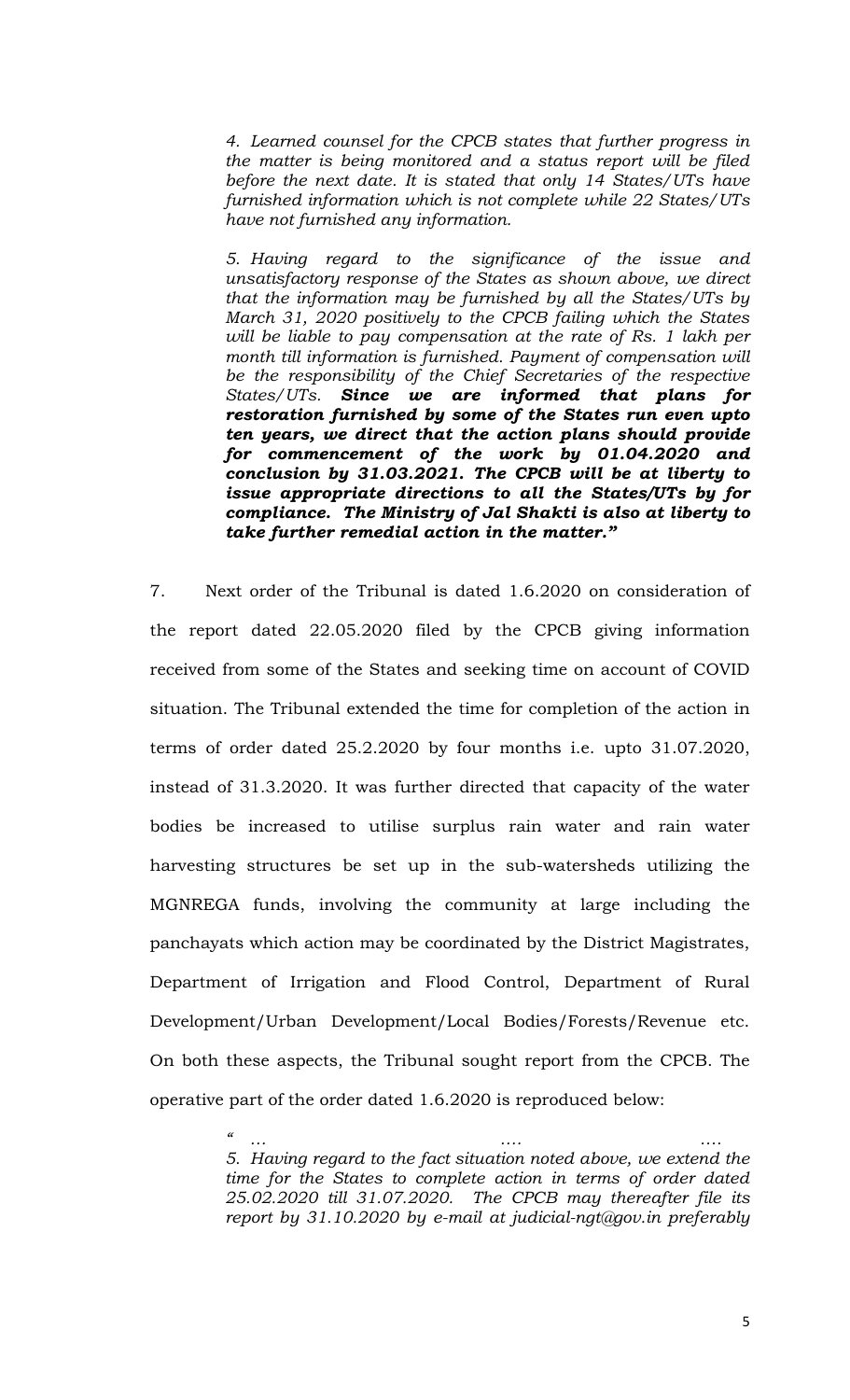*in the form of searchable PDF/ OCR Support PDF and not in the form of Image PDF.*

*6. However, we wish to add a further direction having bearing on the subject. We have already noted the significance of protection and restoration of water bodies for the environment. The protection of water bodies not only add to availability of water for different purposes, it also contributes to recharge of ground and maintaining e-flow in the rivers, is congenial to micro climate in sub-watersheds as well as enhancing the natural aesthetics. While the rain water harvesting is certainly important, harvesting surplus water during excessive rains from any areas of catchment needs to be optimized by enhancing the capacity of the existing ponds/water bodies, creation of water harvesting structures in the subwatersheds to the extent possible, apart from setting up of additional water bodies/water harvesting structures wherever viable, utilizing available funds including under MGNREGA and involving the community at large at every level. Gram Panchayats can certainly play a significant role in the matter. Once adequate capacity enhancement of waterbodies takes place, excess flood/rain water can be channelized by using appropriate water harvesting techniques. This action needs to be coordinated by the District Magistrates in coordination with the Department of Irrigation and Flood Control or other concerned Departments such as Department of Rural Development/Urban Development/Local Bodies/Forests/Revenue etc. The District Magistrate may as far as possible hold a meeting of all the stakeholders for the purpose as per the District Environment Plan or Watershed Plan within one month from today. The District Magistrates may also ensure that as far as possible atleast one pond/water body must be restored in every village, apart from creation of any new pond/water body."* 

# **Today's proceedings CPCB Report**

8. Accordingly, a consolidated report has been filed by the CPCB on 29.10.2020 in two parts. Part A deals with the aspect of plans for restoration of water bodies and status of their execution while part B deals with the status of compliance of direction relating to water harvesting. *The CPCB report points out the need for making a proper and centralized inventory of water bodies, and assessment of their water quality; the absence of a single nodal agency to oversee the management of restoration of polluted water bodies, and water harvesting; and recommends that the relevant Central*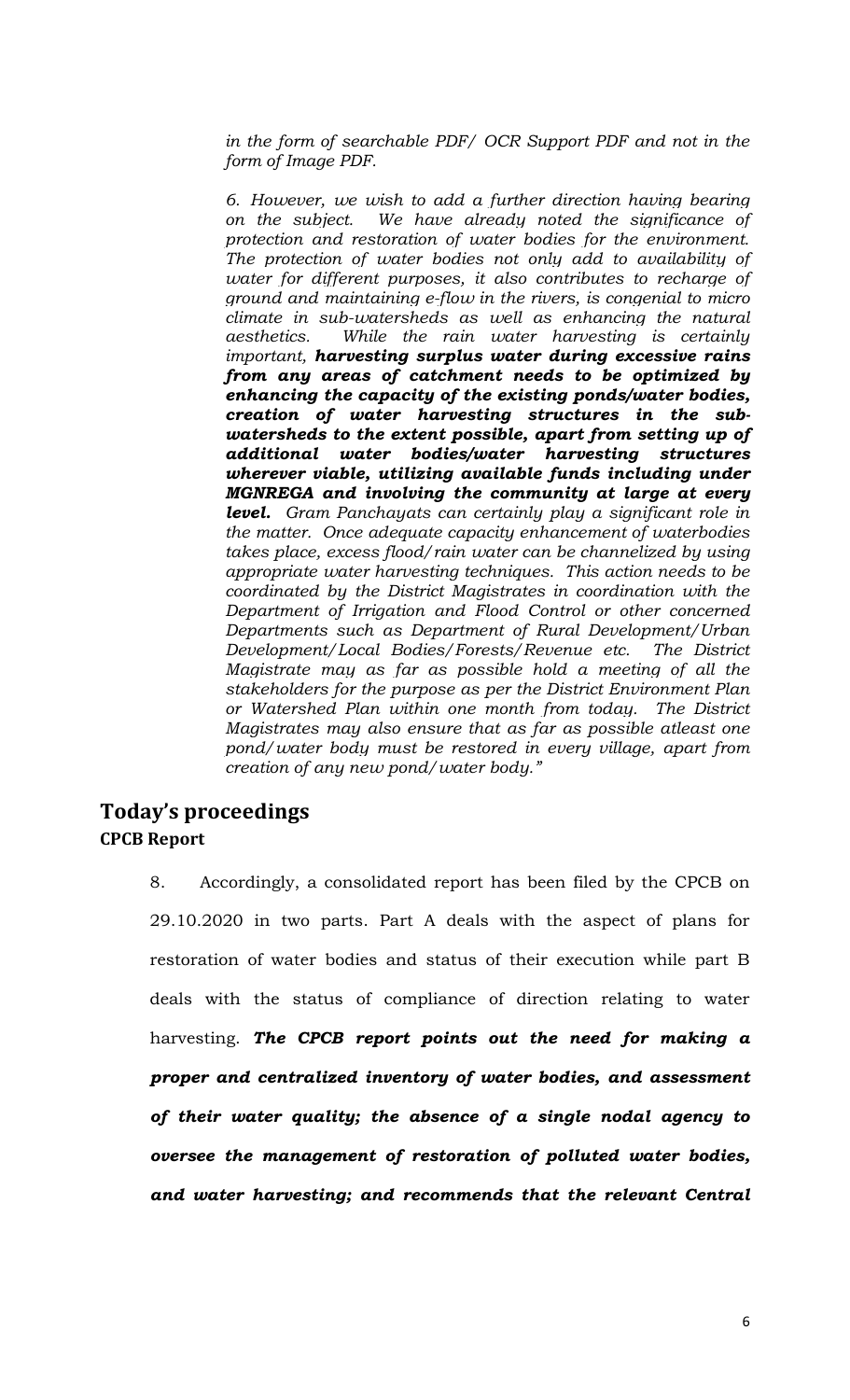# *Ministries, especially MoJS, play an increased and major role in implementation and oversight*.

9. We first consider **part A** of the report. It mentions that 24 States mentioned therein have provided information on the subject which has been compiled in Table 1 and 2 as follows:-

*"Based on the information received from the States/UTs, State-wise status on Ponds, Lakes and Restoration of Water Bodies, State-wise Status on lnventorisation, Geo-Tagging, UIN Allocation, Water Quality Assessment, Action Plans for Restoration of Water Bodies Pond compiled and presented at Table 1 and Table 2 below.*

#### *Table 1. State-wise Status on Ponds, Lakes and Restoration of Water Bodies*

|                |                                                                                                                                                                                                                                                                                         | Informati                                                        |          | <b>Identified Water</b> | <b>Bodies</b> |                                                | <b>Status</b><br><b>Restoration of Wate</b><br>on<br><b>Bodies</b> |                                                                       |                                                               |                                                                                  |
|----------------|-----------------------------------------------------------------------------------------------------------------------------------------------------------------------------------------------------------------------------------------------------------------------------------------|------------------------------------------------------------------|----------|-------------------------|---------------|------------------------------------------------|--------------------------------------------------------------------|-----------------------------------------------------------------------|---------------------------------------------------------------|----------------------------------------------------------------------------------|
| S.<br>No       | <b>Name of State/UT</b>                                                                                                                                                                                                                                                                 | on<br>submitted<br>as Per the<br>format<br>circulated<br>by CPCB | Lakes    | Ponds Tankswells/       |               | <b>Others</b><br>(Pynes/<br>Aahars/<br>s etc.) | Total<br>of Water<br><b>Bodies</b><br>Reservoir Identified         | No. of<br>No. Water<br><b>Bodies</b><br>Selected<br>for<br>Restoratio | No. of<br>Water<br><b>Bodies</b><br><b>Restored</b><br>so far | <b>No. of Water</b><br><b>Bodies</b><br>presently<br>under<br><b>Restoration</b> |
| 1              | Andaman &<br>Nicobar                                                                                                                                                                                                                                                                    | N <sub>O</sub>                                                   | $\equiv$ |                         |               |                                                | 37                                                                 |                                                                       |                                                               |                                                                                  |
| 2              | Andhra<br>Pradesh<br>Raj<br>(Panchayati<br>and.<br>Rural<br>Development<br>Department,<br>Municipal<br>Administration &<br>Urban<br>Development (MA &<br>UD) Department,<br>Municipal<br>Administration &<br>Urban<br>Development (MA &<br>UD) Department,<br>Irrigation<br>Department) | No                                                               | $\equiv$ |                         | 1699          | $\bar{\phantom{a}}$                            | 13171                                                              | 9284                                                                  | 6608                                                          | 781                                                                              |
| 3              | Arunachal Pradesh                                                                                                                                                                                                                                                                       | $\overline{a}$                                                   |          |                         | L.            | $\overline{\phantom{a}}$                       |                                                                    | $\overline{\phantom{a}}$                                              | $\overline{a}$                                                |                                                                                  |
| $\overline{4}$ | Assam                                                                                                                                                                                                                                                                                   | Yes                                                              | 17       | 14                      | ÷,            |                                                | 31                                                                 | $\bar{\phantom{a}}$                                                   |                                                               |                                                                                  |
| 5              | Bihar                                                                                                                                                                                                                                                                                   | Yes                                                              |          | 50150                   |               | 51437                                          | 101587                                                             |                                                                       | 12867                                                         | 24075                                                                            |
| 6              | Chattisgarh<br>(Department<br>$\circ f$<br>Panchayat<br>and<br>Rural Development)                                                                                                                                                                                                       | Yes                                                              |          |                         |               |                                                | 1658                                                               | 68803                                                                 | 271110                                                        |                                                                                  |
| 7              | Daman & Diu &<br>Dadra & Nagar<br>Haveli                                                                                                                                                                                                                                                | Yes                                                              | 1        | 5                       |               |                                                | 6                                                                  |                                                                       |                                                               |                                                                                  |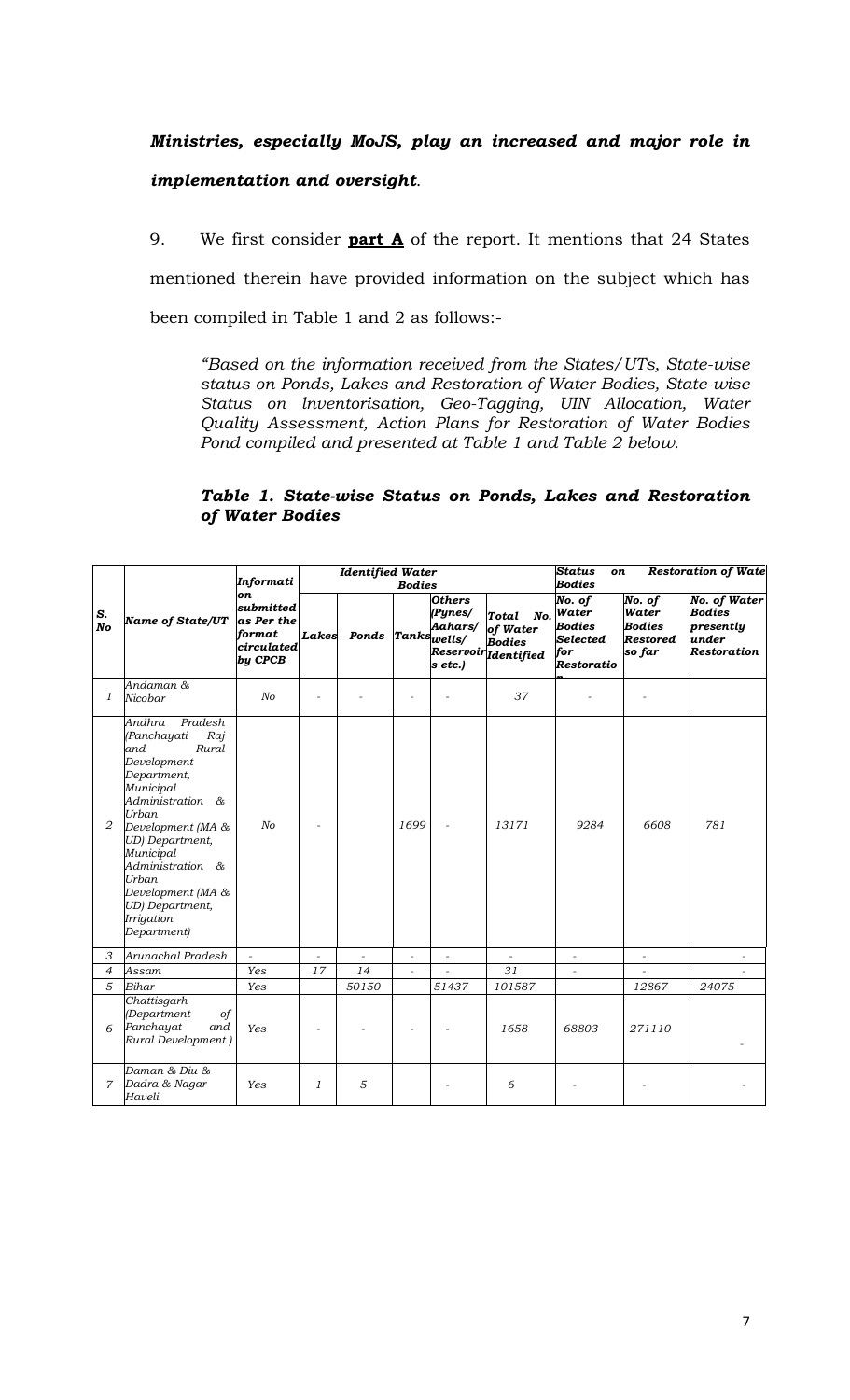|          |                                                                                  | Informati                                                        |                          | <b>Identified Water</b>  | <b>Bodies</b>            |                                                               |                                                                   | <b>Status</b><br><b>Restoration of Wate</b><br><b>on</b><br><b>Bodies</b> |                                                 |                                                                                  |  |
|----------|----------------------------------------------------------------------------------|------------------------------------------------------------------|--------------------------|--------------------------|--------------------------|---------------------------------------------------------------|-------------------------------------------------------------------|---------------------------------------------------------------------------|-------------------------------------------------|----------------------------------------------------------------------------------|--|
| S.<br>No | <b>Name of State/UT</b>                                                          | on<br>submitted<br>as Per the<br>format<br>circulated<br>by CPCB | Lakes                    | Ponds                    |                          | <b>Others</b><br>(Pynes/<br>Aahars/<br>Tankswells/<br>s etc.) | Total<br>No.<br>of Water<br><b>Bodies</b><br>Reservoir Identified | No. of<br>Water<br>Bodies<br>Selected<br>for<br>Restoratio                | No. of<br>Water<br>Bodies<br>Restored<br>so far | <b>No. of Water</b><br><b>Bodies</b><br>presently<br>under<br><b>Restoration</b> |  |
| 8        | Delhi                                                                            | Yes                                                              |                          |                          | $\bar{\phantom{a}}$      | $\overline{a}$                                                | 256                                                               | 49                                                                        | $\overline{4}$                                  |                                                                                  |  |
| 9        | Goa                                                                              | Yes                                                              | 9                        |                          |                          |                                                               | 9                                                                 | $\overline{4}$                                                            |                                                 |                                                                                  |  |
| 10       | Gujarat                                                                          | Yes                                                              | 1939                     | 42119                    | L.                       |                                                               | 44058                                                             | 156                                                                       | 3                                               | 153                                                                              |  |
| 11       | Haryana                                                                          | Yes                                                              | 3                        | 16534                    | $\overline{\phantom{a}}$ | $\overline{\phantom{a}}$                                      | 16537                                                             | 10794                                                                     | 146                                             | 189                                                                              |  |
| 12       | Himachal Pradesh                                                                 | Yes                                                              | 6                        |                          |                          |                                                               | 6                                                                 | $\overline{4}$                                                            |                                                 | 4                                                                                |  |
| 13       | Jammu & Kashmir                                                                  | No                                                               | $\overline{a}$           | $\frac{28}{15}$          | ÷,                       | $\overline{a}$                                                | 1230                                                              | $\sim$                                                                    | $\overline{\phantom{a}}$                        | $\sim$                                                                           |  |
| 14       | Jharkhand                                                                        | Yes                                                              | $\overline{a}$           | 282                      | ÷,                       | $\overline{a}$                                                | 282                                                               | 221                                                                       | $\overline{4}$                                  | 6                                                                                |  |
| 15       | Karnataka                                                                        | Yes                                                              |                          |                          |                          |                                                               | 33350                                                             | $\mathbf{r}$                                                              | $\overline{a}$                                  |                                                                                  |  |
| 16       | Kerala                                                                           | Yes                                                              | $\overline{\phantom{a}}$ | 40000                    | $\blacksquare$           | $\overline{\phantom{a}}$                                      | 40000                                                             | $\sim$                                                                    | $\overline{a}$                                  | $\sim$                                                                           |  |
| 17       | Lakshadweep                                                                      | Yes                                                              | $\overline{\phantom{a}}$ | 297                      | $\overline{\phantom{a}}$ | $\sim$                                                        | 297                                                               | $\bar{\phantom{a}}$                                                       | 59                                              | 238                                                                              |  |
| 18       | Madhya Pradesh                                                                   | Yes                                                              | $\sim$                   |                          | ÷,                       |                                                               | 66438                                                             | $\overline{a}$                                                            | $\bar{\phantom{a}}$                             |                                                                                  |  |
| 19       | Maharashtra                                                                      | Yes                                                              | $\sim$                   |                          | $\overline{a}$           | $\overline{a}$                                                | 354                                                               | $\overline{a}$                                                            | $\overline{a}$                                  | $\overline{a}$                                                                   |  |
| 20       | Manipur                                                                          | Yes                                                              | $\overline{4}$           | 14                       | $\overline{\phantom{a}}$ |                                                               | 18                                                                | $\sim$                                                                    |                                                 | $\overline{\phantom{a}}$                                                         |  |
| 21       | Meghalaya                                                                        | Yes                                                              | $\overline{2}$           | $\mathbb{L}$             | $\overline{a}$           | $\overline{\phantom{a}}$                                      | $\sqrt{2}$                                                        | $\mathfrak{1}$                                                            | --- 1<br>$\overline{a}$                         | $\equiv$                                                                         |  |
| 22       | Mizoram                                                                          | Yes                                                              | 9                        | 31                       | $\sim$                   | $\bar{\phantom{a}}$                                           | 40                                                                | $\bar{\phantom{a}}$                                                       |                                                 | $\overline{\phantom{a}}$                                                         |  |
| 23       | Nagaland                                                                         | Yes                                                              | 1                        | 8                        | $\overline{a}$           | 1                                                             | 10                                                                | 2                                                                         | $\overline{\phantom{a}}$                        | 2                                                                                |  |
| 24       | Odisha                                                                           | Yes                                                              | 1                        | 8                        |                          | $\overline{2}$                                                | 11                                                                | $\overline{2}$                                                            | 1                                               | $\sim$                                                                           |  |
| 25       | Punjab                                                                           | Yes                                                              | $\bar{\phantom{a}}$      | 15715                    | $\overline{\phantom{a}}$ | $\sim$                                                        | 15715                                                             | 600                                                                       | 310                                             | 290                                                                              |  |
| 26       | Puducherry                                                                       | Yes                                                              | 84                       | 843                      | $\overline{a}$           | $\overline{a}$                                                | 927                                                               | 547                                                                       | 321                                             | 43                                                                               |  |
| 27       | Rajasthan                                                                        | N <sub>O</sub>                                                   | $\overline{a}$           | $\overline{\phantom{a}}$ | $\sim$                   | $\overline{a}$                                                | $\overline{\phantom{a}}$                                          | 12127                                                                     | 1963                                            | 6348                                                                             |  |
| 28       | Sikkim                                                                           | Yes                                                              | $\overline{4}$           |                          |                          | $\overline{a}$                                                | 4                                                                 | $\overline{4}$                                                            | 1                                               | 3                                                                                |  |
| 29       | Tamil Nadu (Public<br>Works Department<br>(PWD), Director of<br>Town Panchayats) | Yes                                                              |                          |                          |                          |                                                               | 15658                                                             | 1317                                                                      | 5986                                            | 1766                                                                             |  |
| 30       | Telangana                                                                        | Yes                                                              |                          |                          | $\overline{\phantom{a}}$ |                                                               | 46531                                                             | 27631                                                                     | 21436                                           | 6195                                                                             |  |
| 31       | Tripura                                                                          | Yes                                                              |                          | 180                      | $\overline{\phantom{a}}$ | $\sim$                                                        | 180                                                               | 30                                                                        | $\overline{\phantom{a}}$                        | 26                                                                               |  |
| 32       | <b>Uttar Pradesh</b>                                                             | Yes                                                              |                          | 508                      |                          |                                                               | 508                                                               | 504                                                                       | 84                                              | 424                                                                              |  |
| 33       | Uttarakhand                                                                      | N <sub>O</sub>                                                   |                          | $\overline{\phantom{a}}$ |                          |                                                               |                                                                   |                                                                           |                                                 |                                                                                  |  |
| 34       | West Bengal                                                                      | N <sub>O</sub>                                                   | $\bar{\phantom{a}}$      | $\sim$                   | $\overline{\phantom{a}}$ | $\overline{\phantom{a}}$                                      | 15000                                                             | $\overline{\phantom{a}}$                                                  | $\blacksquare$                                  | $\equiv$                                                                         |  |
|          |                                                                                  | Total                                                            | 2080                     | 169523                   | 1699                     | 51440                                                         | 413911                                                            | 132080                                                                    | 320903                                          | 40543                                                                            |  |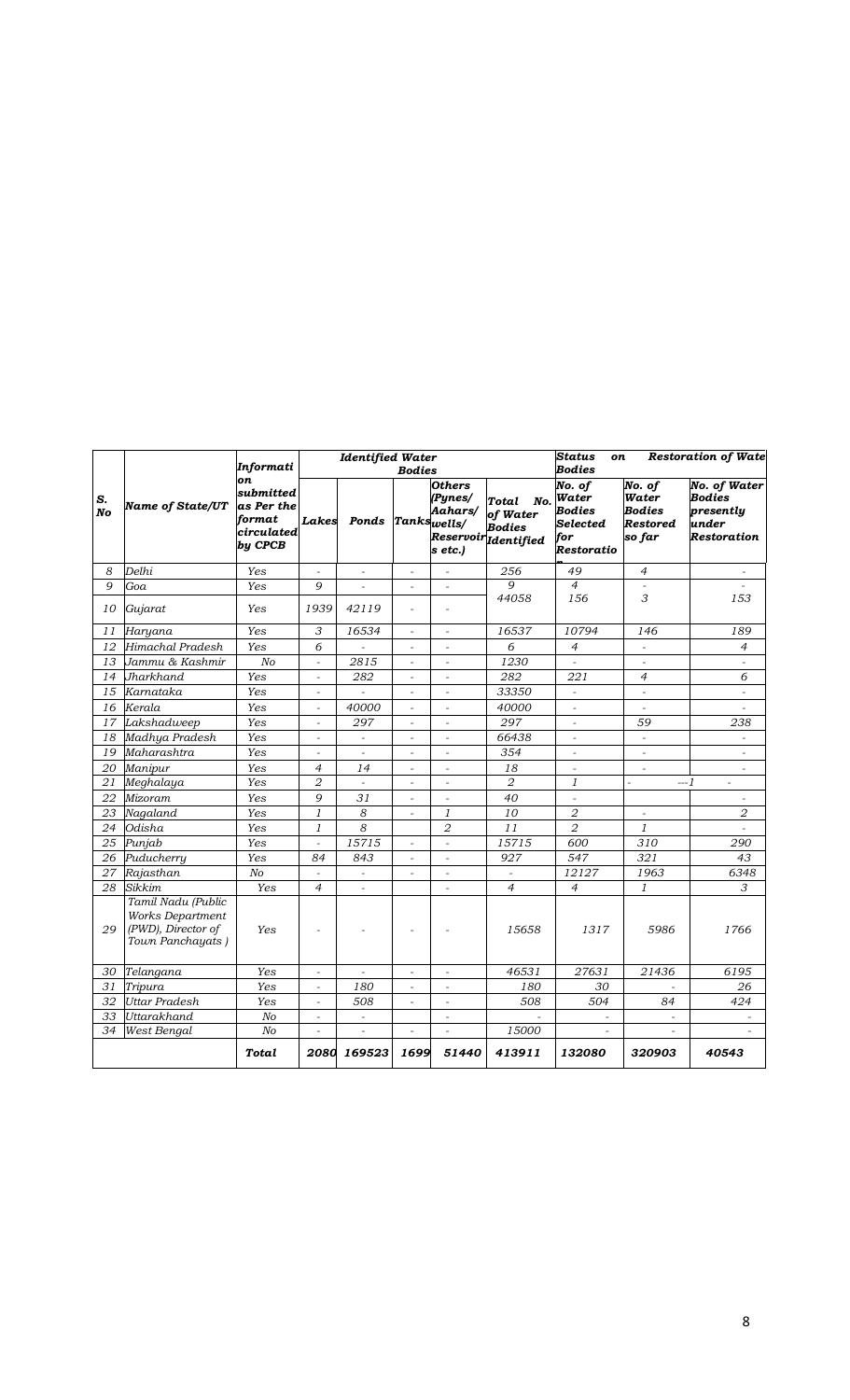#### *"Table 2. State-wise Status on Inventorisation, Geo-Tagging, UIN Allocation, Water Quality Assessment, Action Plans for Restoration of Water Bodies Pond*

| S.<br>N <sub>o</sub> | Name of State/UT                     | Information<br>submitted as<br>the<br>per<br>format<br>circulated by<br><b>CPCB</b> | Inventory<br>Status as<br>Reported<br>by States/<br><b>UTs</b> | Status on<br>Geotagging | Status on<br><b>UIN</b><br>Allocated | Status<br>on  <br>Assessment<br>Water<br>of<br>Quality<br>of<br>Water Bodies<br>in the State | Prioritisation<br>based on<br>Designated<br>Use<br>Best<br>Criteria<br>or<br>Bathing<br>Criteria<br>Compliance | Preparation &<br>Submission of<br>Action<br>Plans | Proposed<br>Timelines for<br>Restoration | Water Bodiesunder the Custody of Concerned<br>Authorities in the State/UT                                                                                                                                                    |
|----------------------|--------------------------------------|-------------------------------------------------------------------------------------|----------------------------------------------------------------|-------------------------|--------------------------------------|----------------------------------------------------------------------------------------------|----------------------------------------------------------------------------------------------------------------|---------------------------------------------------|------------------------------------------|------------------------------------------------------------------------------------------------------------------------------------------------------------------------------------------------------------------------------|
|                      | 8 <sub>5</sub><br>Andaman<br>Nicobar | No                                                                                  | Yes                                                            | No                      | No                                   | Not Provided                                                                                 | Not<br>Provided                                                                                                | Not required<br>as per A & N UT                   | Not Provided                             | Port Blair Municipal Council & Andaman Public<br>Works Department.                                                                                                                                                           |
| $\overline{2}$       | Andhra Pradesh                       | No                                                                                  | Yes                                                            | Yes                     | No                                   | No                                                                                           | No                                                                                                             | No                                                | Not Provided                             | Panchayati Raj and Rural Development Department<br>,Irrigation Department, Municipal Administration &<br>Urban Development (MA & UD) Department,<br>Municipal Administration &<br>Urban<br>Development (MA & UD) Department, |
| 3                    | Arunachal<br>Pradesh                 | No                                                                                  | No                                                             | No                      | No                                   | No                                                                                           | No                                                                                                             | Being<br>for<br>prepared<br>3 lakes               |                                          | Department of Environment & Forest                                                                                                                                                                                           |
| $\overline{4}$       | Assam                                | Yes                                                                                 | <b>Yes</b>                                                     | N <sub>o</sub>          | No                                   | Yes                                                                                          | No                                                                                                             | No                                                |                                          | Environment<br>andForest Department,<br>Government of Assam                                                                                                                                                                  |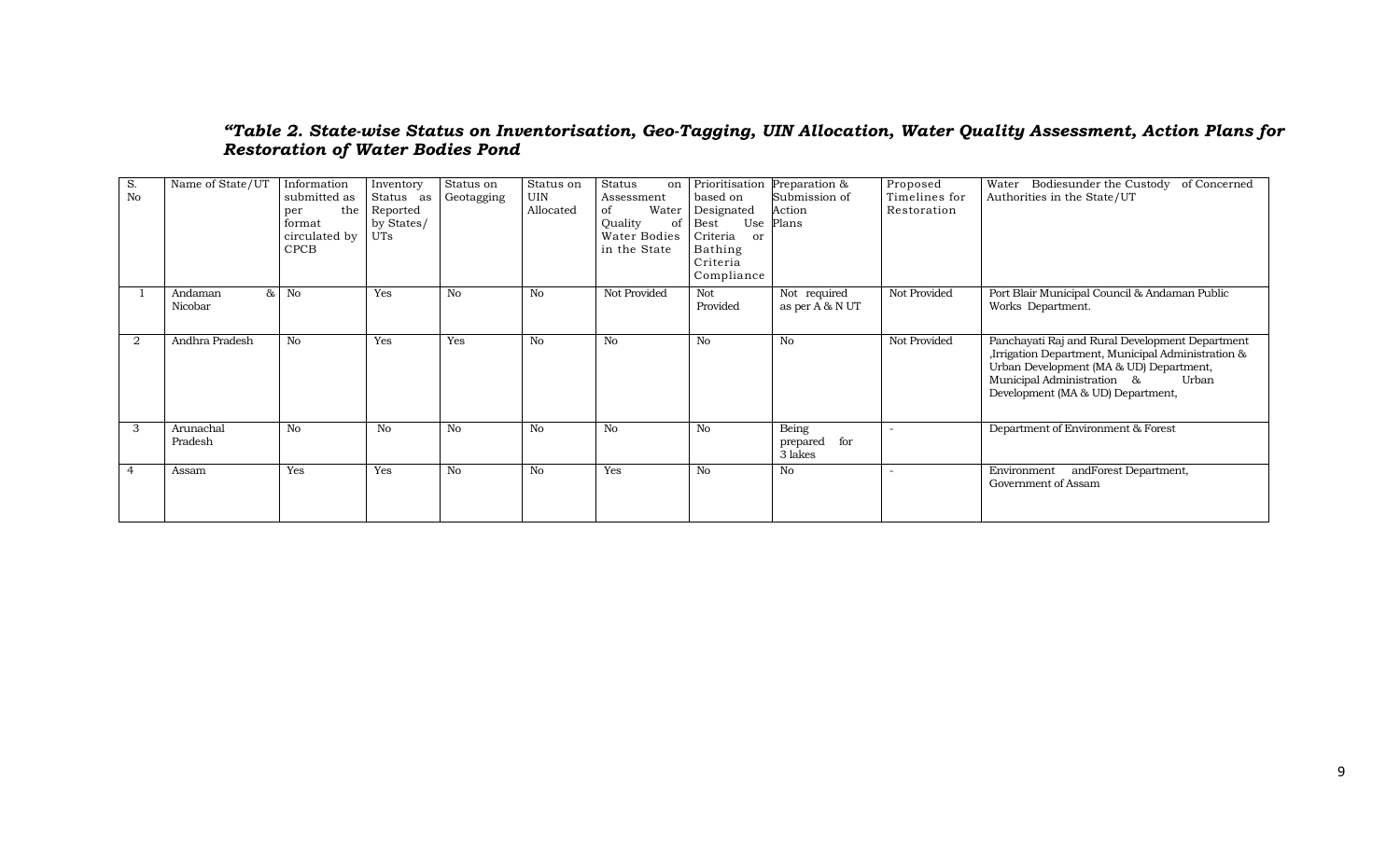|    | Bihar                                    | No  | Yes        | Yes             | No                     | No           | No        | No                        |              | Minor<br>Environment<br>andForest Department,<br>Water ResourcesDepartment Govt. of Bihar and<br>Rural Development Department, Govt. of Bihar                          |
|----|------------------------------------------|-----|------------|-----------------|------------------------|--------------|-----------|---------------------------|--------------|------------------------------------------------------------------------------------------------------------------------------------------------------------------------|
| h  | Chhattisgarh                             | Yes | Yes        | Yes             | Yes                    | Not provided | Yes       | Yes<br>(Pilot<br>Project) |              | Department ofPanchayat and<br>Rural<br>Development, UrbanAdministration and<br>Development Department                                                                  |
|    | Daman & Diu &<br>Dadra & Nagar<br>Haveli | Yes | Yes        | No.             | No                     | No           | No        | Yes                       | Not provided | Municipal Council,<br>Daman<br>District Panchayat, Daman                                                                                                               |
| 8  | Delhi                                    | Yes | Yes        | Yes             | No                     | <b>No</b>    | <b>No</b> | Yes                       |              | BDO/REV. (PANCHAYAT), EDMC,<br>DDA.<br>SDMC, NORTH MCD, DJB, PWD, CPWD, ASI,<br>FOREST, DELHI ARCHAEOLOG1CL DEPTT., DELHI<br>WAKF BOARD, DUSIB, DSIIDC,<br>JNU and IIT |
| 9  | Goa                                      | Yes | <b>Yes</b> | NO <sub>1</sub> | <b>Not</b><br>provided | <b>Yes</b>   | Yes       | Yes                       | March 2021   | Goa State Wetland Authority (GSWA), Goa State<br>Pollution Control Board (GSPCB),                                                                                      |
| 10 | Gujarat                                  | Yes | Yes        | In Progress     | No.                    | No           | <b>No</b> | <b>No</b>                 |              | Department, Revenue<br>Department<br>Panchayat<br>Water Resources Department),<br>and Urban<br>Development Department)                                                 |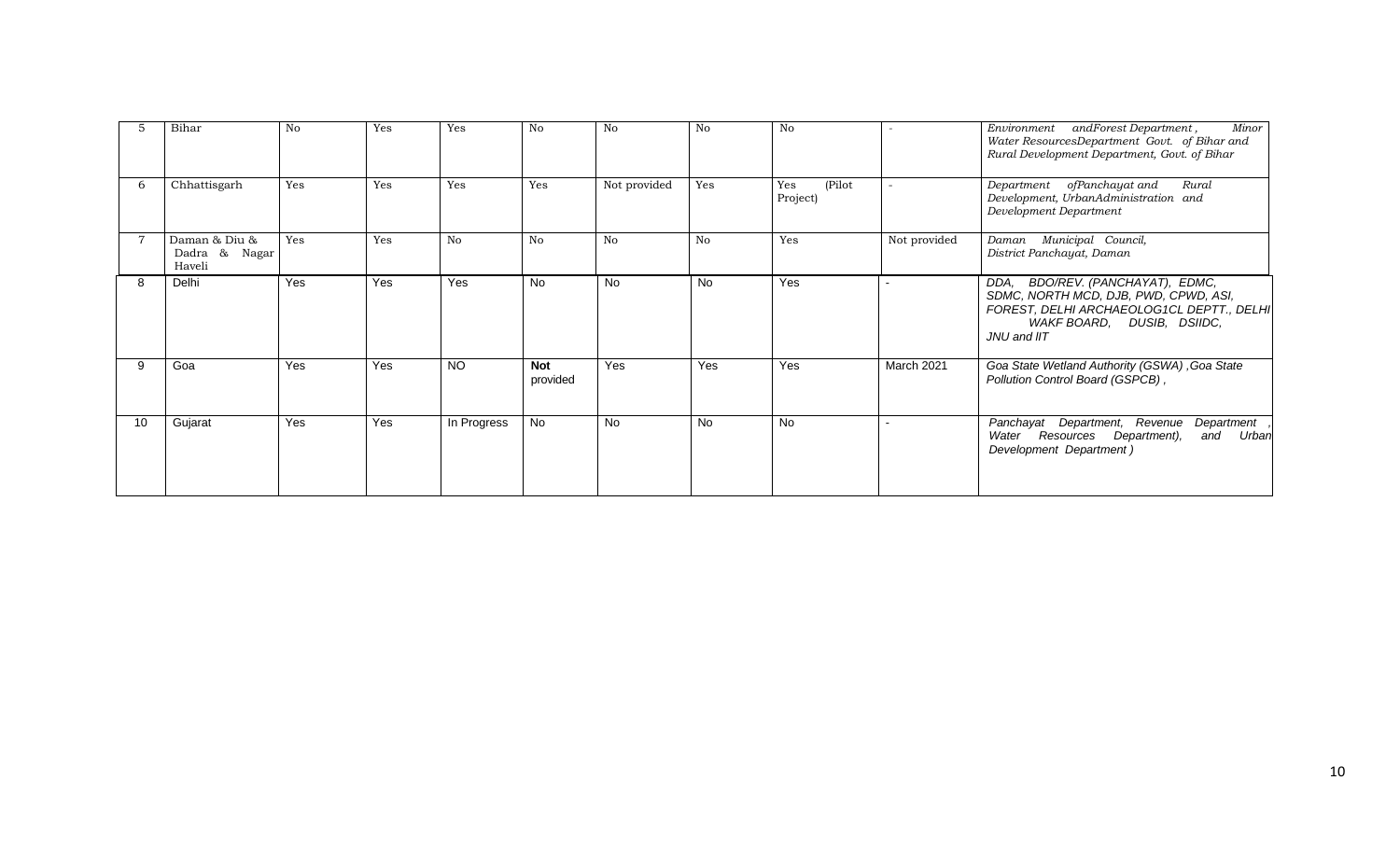| 11 | Haryana                 | Yes       | Yes     | Yes         | Yes         | Partial   | Partial   | Yes       | 2020-2024<br>$(14$ Ponds) | The Haryana Ponds and Waste Water Management<br>Authority (HPWWMA), Irrigation & Water<br>Resources Dept. Development & Panchayats<br>Department of Urban Local<br>Bodies and<br>Govt./Educational Institutes |
|----|-------------------------|-----------|---------|-------------|-------------|-----------|-----------|-----------|---------------------------|---------------------------------------------------------------------------------------------------------------------------------------------------------------------------------------------------------------|
| 12 | <b>Himachal Pradesh</b> | Yes       | Partial | <b>No</b>   | <b>No</b>   | Yes       | Yes       | Yes       | 2020-21                   | PradeshState Wetlands Authority<br>Himachal<br>(HPSWA), HPSPCB, RD & UD, H.P. Forest<br>Department                                                                                                            |
| 13 | Jammu & Kashmir         | <b>No</b> | Partial | No          | <b>No</b>   | <b>No</b> | <b>No</b> | <b>No</b> |                           | Forest Department, Wildlife, Soil & Water<br>Conservation Department, Revenue Department,<br>Jammu Municipal Corporation, DERS/Revenue                                                                        |
| 14 | Jharkhand               | Yes       | Yes     | In progress | In progress | <b>No</b> | <b>No</b> | Yes       |                           | <b>Urban Developmentand Housing Department</b>                                                                                                                                                                |
| 15 | Karnataka               | Yes       | Yes     | Yes         | Yes         | Partial   | Partial   | <b>No</b> |                           | Bengaluru Water Supply & Sewerage Board (BWS&SB),<br>Development Authority (BDA) &<br>Bengaluru<br>Nigama Limited<br>Cauvery Neeravari<br>(CNNL).                                                             |
| 16 | Kerala                  | Yes       | Yes     | Yes         | Yes         | Partial   | No        | Yes       | 30.03.2022                | <b>Designand Research</b><br>Board (IDRB),<br>Irrigation<br>Irrigation<br>Designand Research<br>Board (IDRB),<br><b>ULBs</b>                                                                                  |
| 17 | Lakshadweep             | Yes       | Yes     | <b>No</b>   | No          | Yes       | Yes       |           | September. 2020           |                                                                                                                                                                                                               |
| 18 | Madhya Pradesh          | Yes       | Yes     | Yes         | Yes         | Partial   | Partial   | Partial   | 2020-22                   | The Environmental Planning and Coordination<br>Organization (EPCO)                                                                                                                                            |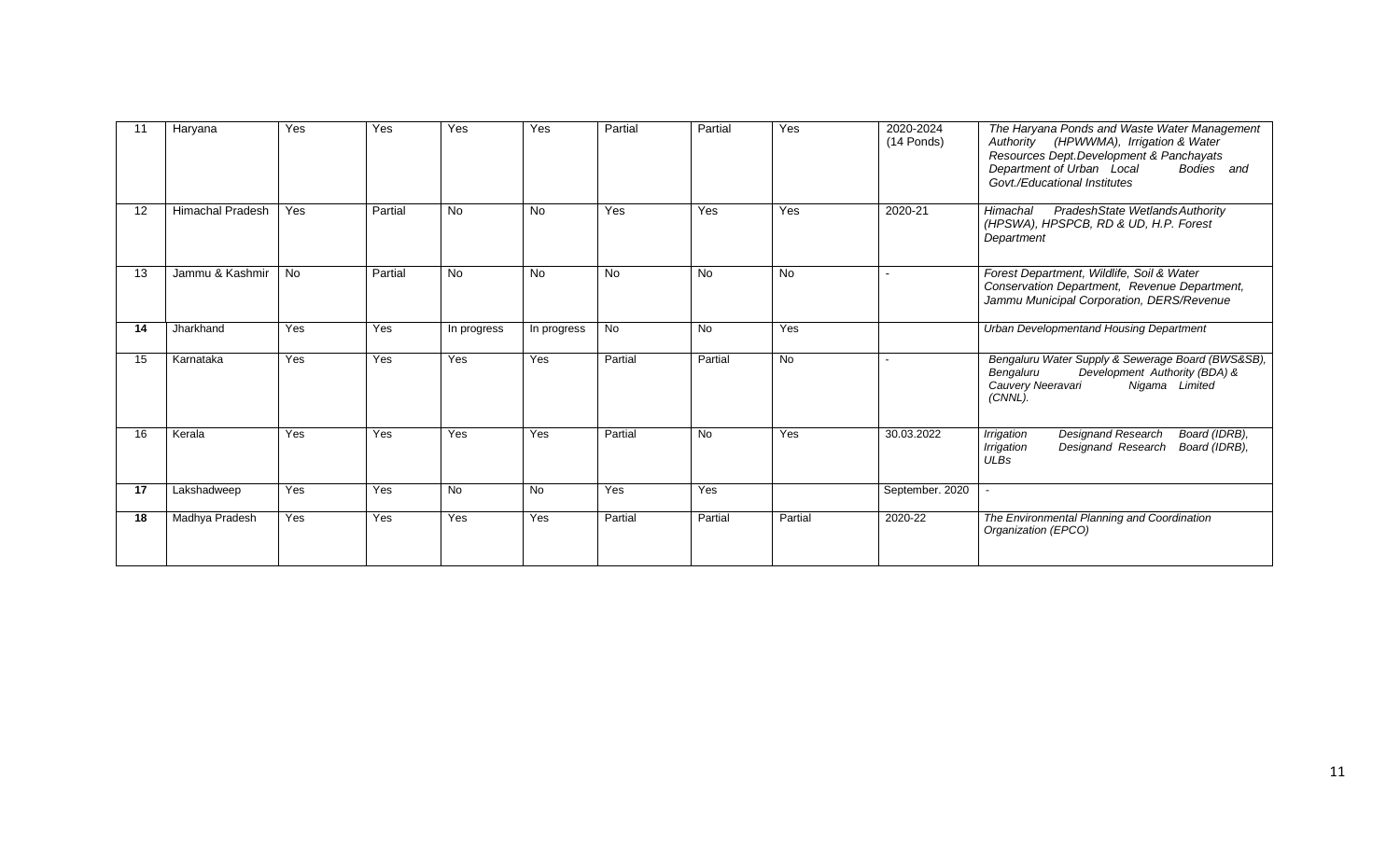| 19 | Maharashtra | Yes | <b>No</b> | Partial   | <b>No</b>      | No        | No        | Yes       |             | WaterResources Department, ULBs                                                                                                                                                                                                                                                     |
|----|-------------|-----|-----------|-----------|----------------|-----------|-----------|-----------|-------------|-------------------------------------------------------------------------------------------------------------------------------------------------------------------------------------------------------------------------------------------------------------------------------------|
| 20 | Manipur     | Yes | Yes       | Yes       | Partial        | Yes       | Yes       | <b>No</b> |             | Environment & Climate Change, Water Resources<br>Department, Public Health & Engineering Department,<br>Trade, Commerce<br>and<br>Industries, Manipur Pollution Control Board and Loktak<br><b>Development Authority</b>                                                            |
| 21 | Meghalaya   | Yes | Yes       | <b>No</b> | <b>No</b>      | Yes       | <b>No</b> | Yes       |             | Meghalaya SPCB, Tourism Department, Department of<br>Department of Forest and Environment<br>Fisheries.                                                                                                                                                                             |
| 22 | Mizoram     | Yes | Yes       | Yes       | <b>No</b>      | <b>No</b> | <b>No</b> | <b>No</b> |             | andWater Resources Department,<br>Irrigation<br>Govt. of Mizoram                                                                                                                                                                                                                    |
| 23 | Nagaland    | Yes | Yes       | No        | N <sub>0</sub> | No        | No        | Yes       | 31.03.2022  | Public HealthEngineering Department, Nagaland<br>Pollution Control Board and Dimapur Municipal<br>Corporation                                                                                                                                                                       |
| 24 | Odisha      | Yes | Yes       | Yes       | No             | No        | No        | Yes       | March, 2022 | Orissa Wetland Development Authority, Water<br>Resources Department                                                                                                                                                                                                                 |
| 25 | Punjab      | Yes | Yes       | Yes       | Yes            | No        | No        | Yes       |             | Department of Rural Development & Panchayats<br>(DRDP), Department of Local Government, Punjab<br>Pollution Control Board (PPCB) and Directorate of<br>Environment and Climate Change (DECC),<br>ofScience, Technology &<br>Department.<br>Environment (DSTE), Government of Punjab |
| 26 | Puducherry  | Yes | Yes       | Yes       | Yes            | No        | No        | Yes       |             | Irrigation Division of the Public Works Department<br>and the village ponds lies with the respective<br>Municipalities and Commune Panchayats<br>Under the Local Administration Department.                                                                                         |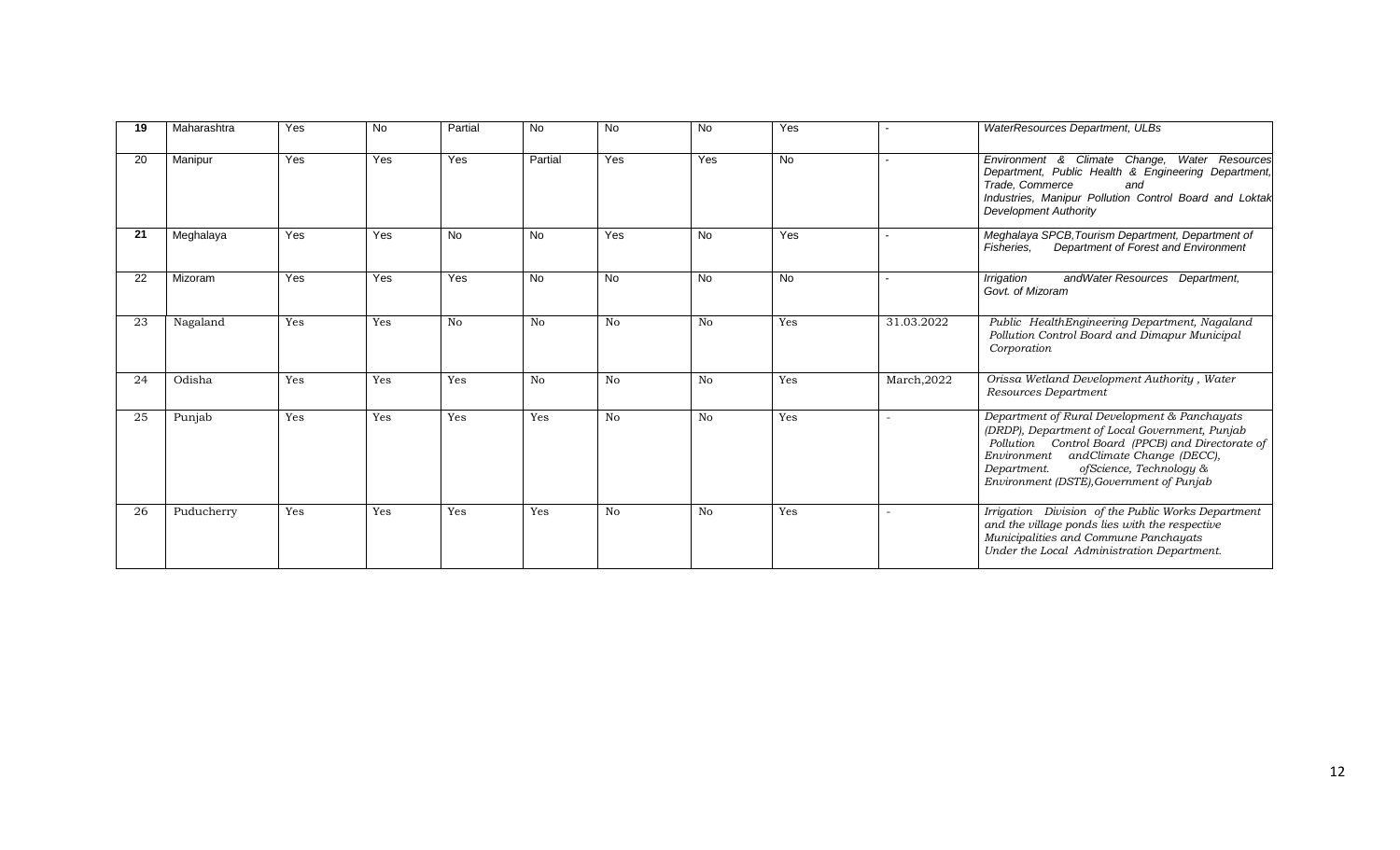| 27 | Rajasthan     | N <sub>0</sub> | No                       | No      | No | No                       | No    | No                       | No         | Water Resources Department, Government of<br>Rajasthan                                                                                                                                                       |
|----|---------------|----------------|--------------------------|---------|----|--------------------------|-------|--------------------------|------------|--------------------------------------------------------------------------------------------------------------------------------------------------------------------------------------------------------------|
| 28 | Sikkim        | Yes            | Yes                      | Yes     | No | No                       | No    | No                       |            | <b>Environment Department</b><br><b>Forest&amp;</b>                                                                                                                                                          |
| 29 | Tamil Nadu    | Yes            |                          |         |    |                          |       | $\overline{\phantom{0}}$ |            | WorksDepartment (PWD)<br>Public                                                                                                                                                                              |
| 30 | Telangana     | Yes            | Yes                      | Partial | No | Partial                  | No    | Yes                      | One Year   | Hyderabad Municipal Wafer Supply & Sewerage<br>Board (HMWS&SB), Irrigation & CAD Department (I&<br>CAD) and Hyderabad Metropolitan Development<br>Authority (HMDA (L&P)).                                    |
| 31 | Tripura       | Yes            | Yes                      | Yes     | No | Partial                  | No    | Yes                      | Dec, 2020  | ULBs/ Urban Development Department, Department<br>of Science Technology & Environment (DSTE), Tripura<br>State Pollution Control Board (TSPCB), Horticulture &<br>Forest Department, District Administration |
| 32 | Uttar Pradesh | Yes            | Yes                      | Yes     | No | No                       | No    | No                       |            | Forest Department, Auraiya, Government of Uttar<br>Pradesh                                                                                                                                                   |
| 33 | Uttarakhand   | No             | $\overline{\phantom{0}}$ |         |    | $\overline{\phantom{0}}$ |       | $\overline{a}$           |            |                                                                                                                                                                                                              |
| 34 | West Bengal   | No             |                          |         |    |                          | $- -$ | $\overline{\phantom{m}}$ | 31.12.2020 | Fisheries, P&RD, L&LR & Urban<br>Development,<br>DST, Department of IT, DoE                                                                                                                                  |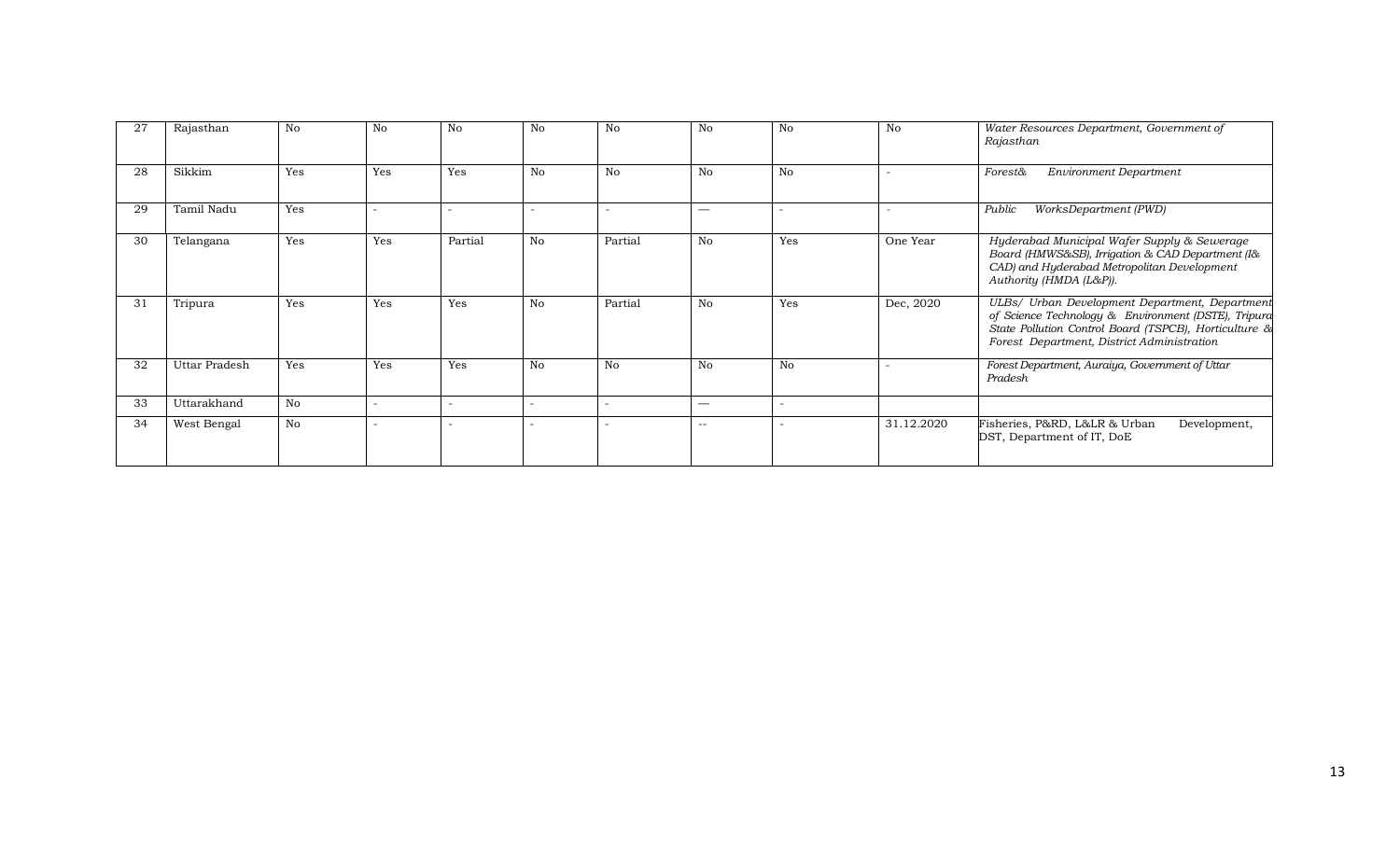10. The CPCB has observed that the information given by the States/UTs was not scientific. Proper inventories were required to be made. Water quality was required to be monitored. Instead of different departments dealing with the issue, single agency was required to be set up as a nodal agency for restoration of all water bodies in the States/UTs. It was also necessary to constitute Wetland Authority in every State/UT as per Wetland (Conservation and Management) Rules, 2017. The said authority can be given responsibility for restoration of water bodies or a separate body for the purpose can be set up on a pattern of Haryana, Madhya Pradesh and Mizoram. The Ministry of Jal Shakti can provide assistance in the light of programmes undertaken by the Government of India like AMRUT, Smart City, MGNREGA and other programmes.

11. It will be appropriate to reproduce the observations and suggestions of the CPCB:-

#### "**2.5 Observations and suggestions of CPCB**

- *23 States & 4 UTs have provided information as per the format circulated by CPCB.*
- *Based on the information received from the States/UTs, there are Lakes- 2,080 ( 11 States and 2 UTs), Ponds- 1,69,523 ( 13 States and 4 UTs), Tanks- 1,699 (1 State), Others like pynes, aahars, reservoirs etc. - 1,51,440 (3 States), Total number of water bodies identified as - 4, 13,911 (25 States and 6 UTs), Total number of identified water bodies selected for restoration- 1,32,080 (17 States and 02 UTs), Total number of identified water bodies already restored- 3, 20,903 (13 States and 3 UTs), Total number of identified water bodies presently under restoration- 40,543 (14 States and 2 UTs).*
- *It appears, number of water bodies identified by the States/UTs as reported is not scientific and therefore States/UTs have to carry out proper inventory of water bodies using Geological Survey Maps of India (reconnaissance survey) or using any other available technologies like Remote Sensing.*
- *For prioritization of all the identified water bodies is possible only after assessment of water quality of all the water bodies.*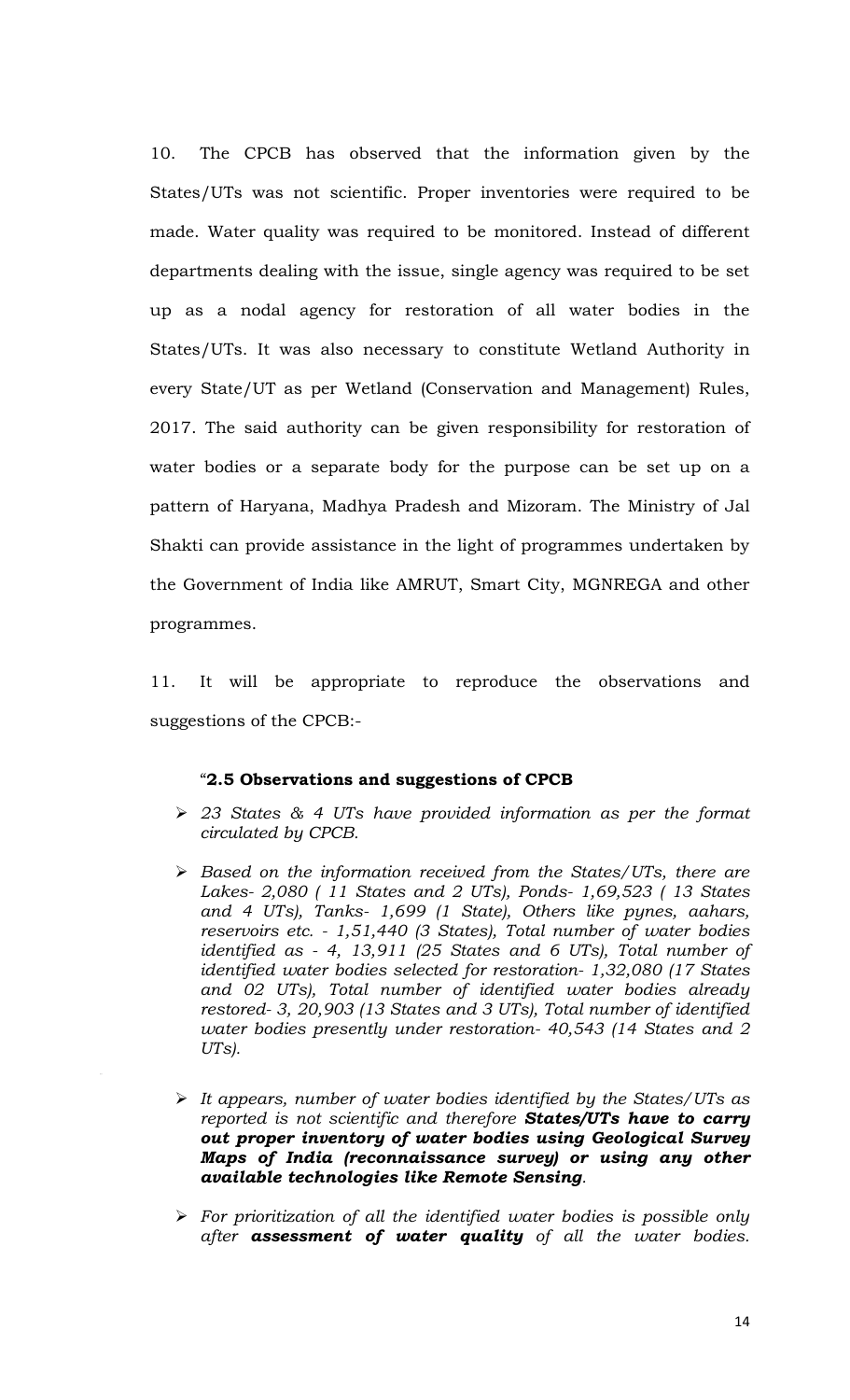*Presently, water quality of water bodies are monitored by the State Water Resources Department/Agricultural Department/Fisheries Department/Public Health Engineering Departments apart from Central Water Commission (CWC), Central Pollution Control Board (under National Water Quality Monitoring Programme). Therefore, all the water bodies to be assessed for water quality for prioritisation and for restoration. Also, there is a need to pool all the water quality data under /NOIA -WRIS Portal under National Water Informatics Centre as it facilitates policy decision.*

- *Presently, various departments in the States/UTs are custodians of water bodies therefore there is a need that all the States/UTs need to designate a 'single agency' as a nodal agency to ensure restoration of all polluted stagnant water bodies in the respective State/UT in consultation with the concerned departments. Such a nodal agency also may co-ordinate with the respective State Pollution Control Board (SPCB) in the State or Pollution Control Committee (PCC) in the respective UT for ensuring timely compliance to Hon'ble NGT directions in the matter.*
- *Presently, States Governments /UT Administrations are required to constitute Wetland Authority in the respective States/UTs under the Wetland (Conservation and Management) Rules, 2017. The wetland authority may be given responsibility of restoration of water bodies or a nodal agency or a separate body may be designated as done in case of Haryana (Haryana Pond Waste Water Management Authority), Madhya Pradesh (The Environmental Planning and Coordination Organization (EPCO) and Mizoram (Irrigation and Water Resource Department).*
- *Presently, water bodies are undergoing restoration of water bodies under the various schemes like financial support of Ministry of Jal Shakti or State schemes (like Mission Kakatiya in case of Telangana). Therefore, Ministry of Jal Shakti being nodal Ministry for Water Resources in the country, there is a need to integrate with the programmes such as 'National Lake Conservation Programme, National Wetland Conservation Programme, Ministry of Water Resources Programmes like 'Repair, Renovation & Restoration of Water bodies with Domestic/External Assistance which are undertaken by Government of India, Central Sector Schemes like AMRUT, Smart City, MGNREGA or any other programmes for restoration of water bodies in the country."*

12. **Part B of the report** deals with the status of rain water harvesting systems. The report mentions that meetings of joint Committee comprising the CPCB and the Ministry of Jal Shakti were held to comply with the directions of this Tribunal. Information was sought from all the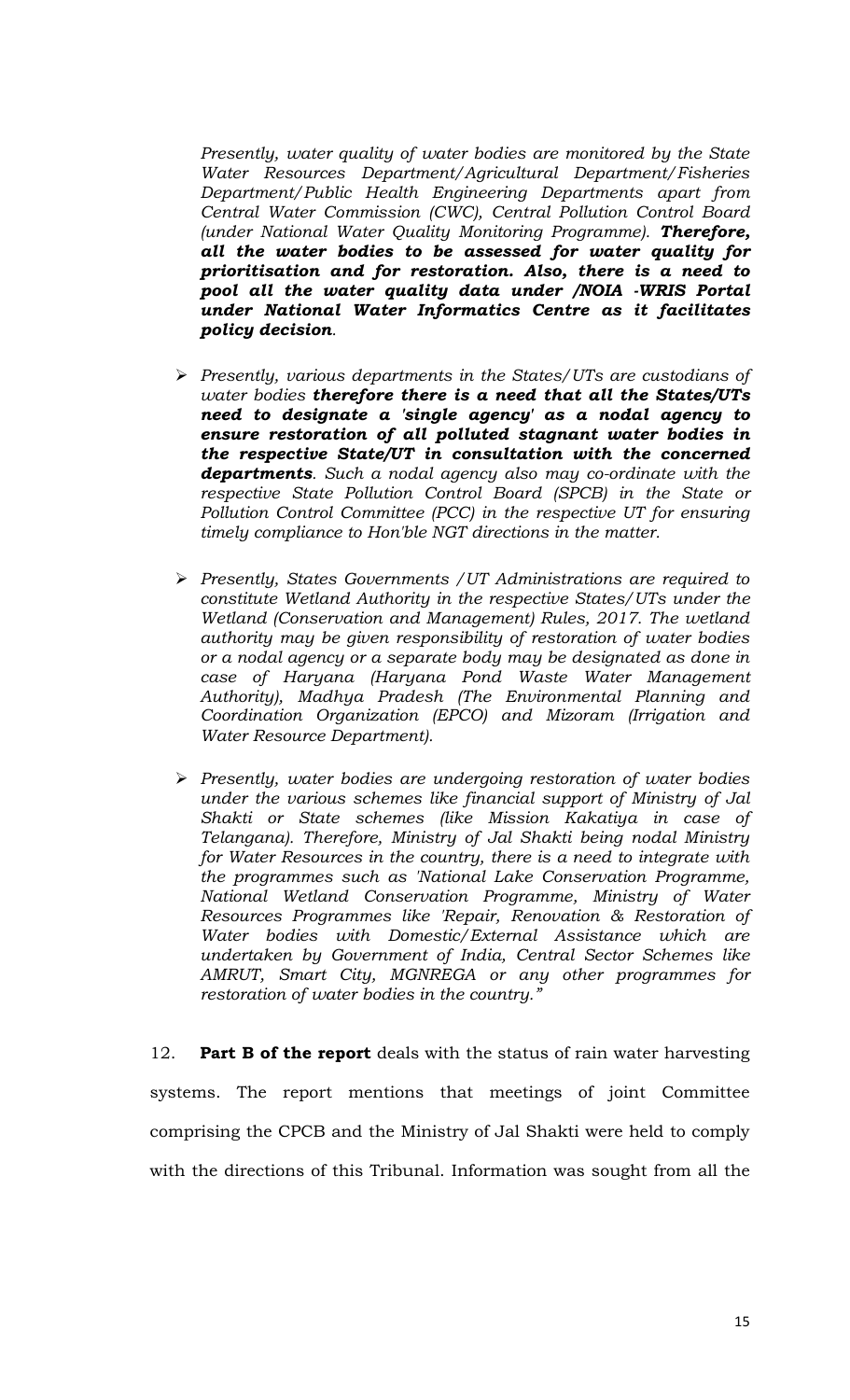States/UTs. Only 25 States/UTs have provided information. The information has been compiled as follows:-

- *"*
- *As regards provisions for Rain Water Harvesting in Building Byelaws, 11 States viz. Arunachal Pradesh, Haryana, HP, Karnataka, Madhya Pradesh, Maharashtra, Meghalaya, Odisha, Punjab, Tamil Nadu, Tripura and 3 UTs viz Delhi, J&K, Puducherry have provisions for RWH in Building Bye-laws. Two States viz. Assam and Mizoram have communicated that there are no provisions for RWH in Building Bye-laws yet.*
- *Multiple organizations are implementing Rain Water Harvesting in the States /UTs.*
- *None of the States/UTs have provided time frame for installation of Rain Water Harvesting structures on all Government and Private buildings that require Rain Water Harvesting systems/structures in accordance with Building Bye-Laws."*
- 13. Finally, the CPCB has given following suggestions:-

#### *"7.0 Suggestions*

- *As multiple agencies or State Departments/UT Administration Departments are involved in implantation of policies related to Rain Water Harvesting (RWH), information provided by different departments of the State/UT are not corroborating with each other leading to confusion. All the States/UTs shall nominate single Nodal Department for implementation of policies relating to rain water harvesting system.*
- *Every ULBs should have one Rain Water Harvesting cell in place to regulate and monitor the Rain Water Harvesting related activities effectively.*
- *Ministry of Housing & Urban Affairs (MoHUA), Central Ground Water Authority (CGWA) and Department of Water Resources (DoWR), Ministry of Jal Shakti (MoJS) should play a major role in ensuring implementation of policies relating to rain water harvesting in the Country with a mutual co-ordination and for providing requisite guidance and necessary initiatives for ensuring compliance to Hon'ble NGT orders passed in the matter of Tribunal in its Own Motion Vs Government of NCT of Delhi & Ors in OA No 496/2016 in connection with Rain Water Harvesting and Ground water recharging for water conservation.*
- *Presently, provisions for Rain Water Harvesting (RWH) Systems are incorporated mainly under Building Bye-Laws by the States/UTs/ULBs. There is a need to enact legislation/law by*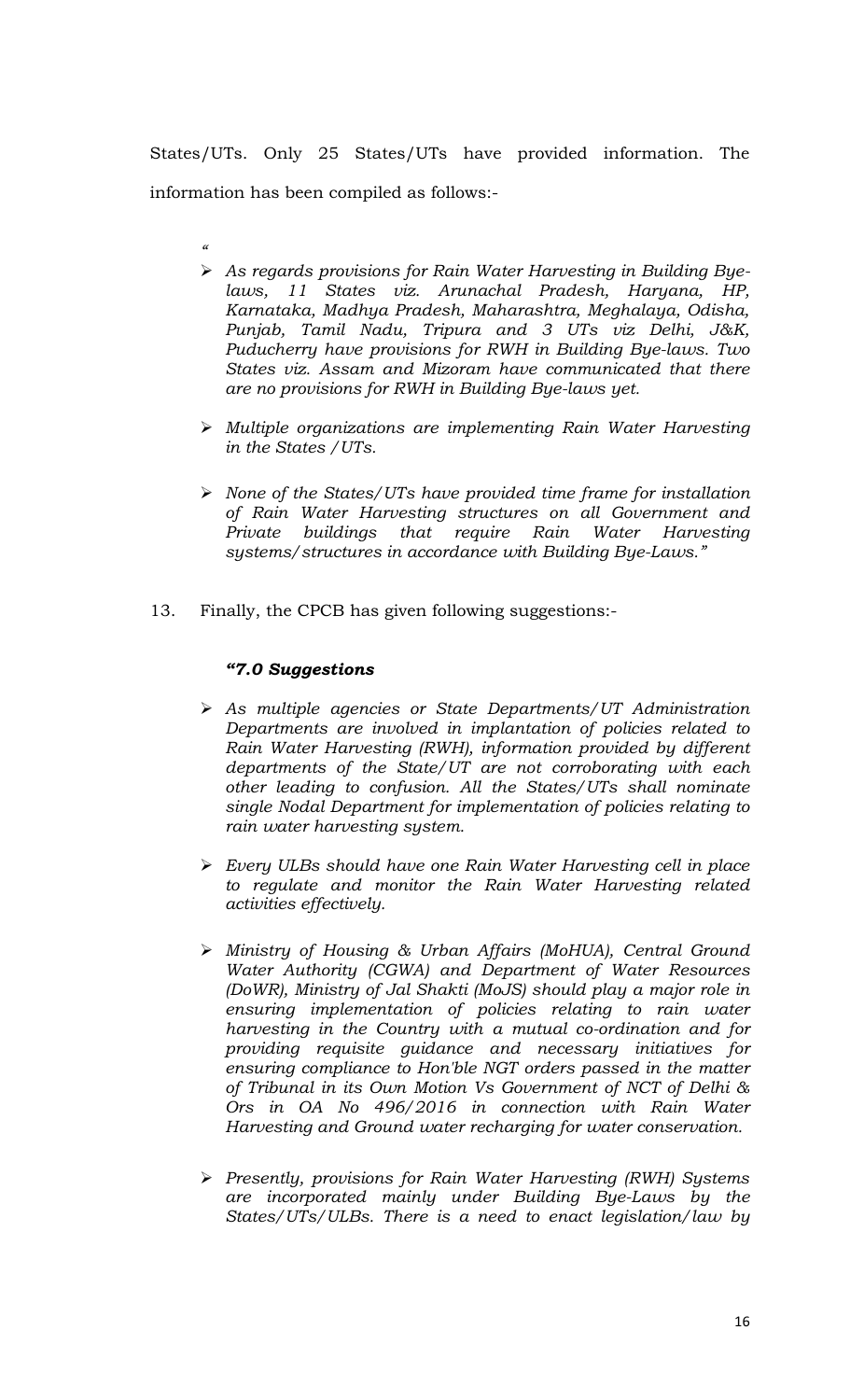*various States/UTs as done by Tamil Nadu to make RWH measures mandatory."*

#### **UP Oversight Committee Report**

14. The Oversight Committee constituted by this Tribunal for the State of UP, headed by Justice SVS Rathore, former Judge, Allahabad High Court, has filed a separate report giving the compliance status in the State, in a tabular form, as follows: -

#### *"V. SUMMARY OF COMPLIANCE STATUS IN O.A 325/2015 AS PER ORDER DATED 1.06.2020*

|                |                                                                                                                                                                                                                                                                                                                                                                     |                                       | O.A. 325/2015                                                                                                                                                                                                                      |                                                                     |                                                                         |  |  |  |  |  |  |  |
|----------------|---------------------------------------------------------------------------------------------------------------------------------------------------------------------------------------------------------------------------------------------------------------------------------------------------------------------------------------------------------------------|---------------------------------------|------------------------------------------------------------------------------------------------------------------------------------------------------------------------------------------------------------------------------------|---------------------------------------------------------------------|-------------------------------------------------------------------------|--|--|--|--|--|--|--|
|                | (in re: M.A NO. 26/2019 in Original Application No.325/2015, I.A. No. 700/2019 & MA. No.<br>252/2019)                                                                                                                                                                                                                                                               |                                       |                                                                                                                                                                                                                                    |                                                                     |                                                                         |  |  |  |  |  |  |  |
| S.<br>No       | Directions by<br>Hon'ble NGT                                                                                                                                                                                                                                                                                                                                        | <b>Concerned</b><br><b>Department</b> | Compliance status<br>July                                                                                                                                                                                                          | Compliance<br>status<br><b>August</b>                               | Compliance<br>status<br>September                                       |  |  |  |  |  |  |  |
| $\mathfrak{1}$ | <b>Action Plan</b><br>including the<br>following:<br>Number<br>of<br>1.<br>identified<br>water bodies<br>Location<br>2.<br>details<br>3.<br>Water quality<br>status<br>Compliance<br>4.<br><i>usith</i><br>status<br>respect<br>designated<br>value<br>Identified<br>5.<br>water bodies.<br>Prioritization to<br>б.<br>be<br>sent<br>to<br>CPCB<br>by<br>31.07.2020 | <b>UPPCB</b>                          | <b>Partially complied</b><br>On behalf of UPPCB, it<br>submitted<br>been<br>has<br>that Action Plans are<br>being prepared by all<br>the districts and will be<br>sent to CPCB before the<br>deadline<br>i.e.<br>by<br>31.07.2020. | Partially<br>Complied<br>Action plans<br>have not been<br>submitted | Partially<br>Complied<br>Action plans<br>have not<br>been.<br>submitted |  |  |  |  |  |  |  |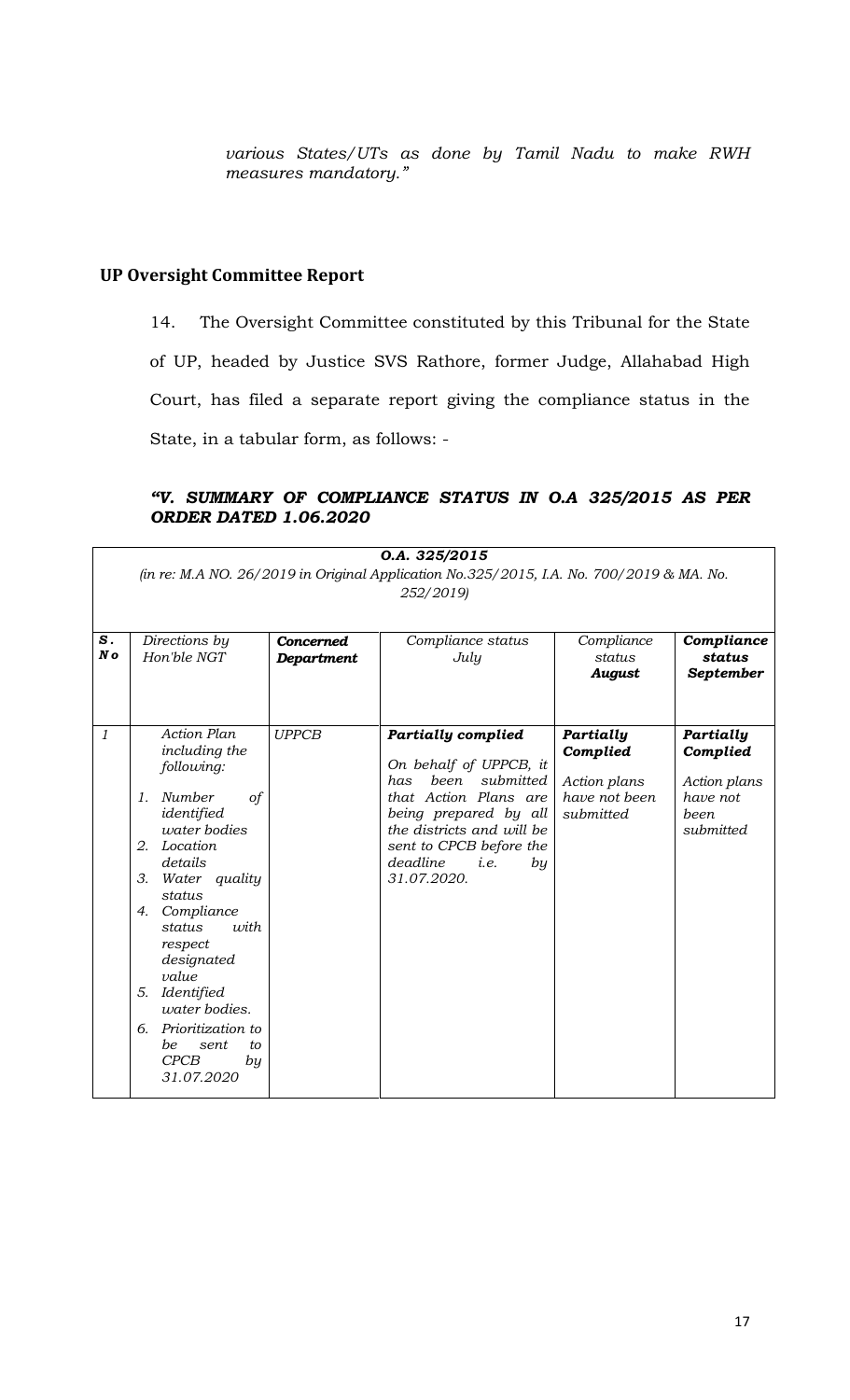| $\overline{2}$ | Identification                              | Dept. of Rural                                                                    | <b>Partially Complied</b>                                                                                                                                                                                                                                                                                                                                                                                                                                                                                                                                             | Partially                                                                                                               | Partially                                                                                     |
|----------------|---------------------------------------------|-----------------------------------------------------------------------------------|-----------------------------------------------------------------------------------------------------------------------------------------------------------------------------------------------------------------------------------------------------------------------------------------------------------------------------------------------------------------------------------------------------------------------------------------------------------------------------------------------------------------------------------------------------------------------|-------------------------------------------------------------------------------------------------------------------------|-----------------------------------------------------------------------------------------------|
|                | and geo tagging of                          |                                                                                   |                                                                                                                                                                                                                                                                                                                                                                                                                                                                                                                                                                       | Complied                                                                                                                | Complied                                                                                      |
|                | ponds                                       | Development,                                                                      | Rural Development                                                                                                                                                                                                                                                                                                                                                                                                                                                                                                                                                     |                                                                                                                         | Under                                                                                         |
|                |                                             | Dept. of<br>Forest, U.P.                                                          | Commissioner,<br>Shri<br>Ravindra<br>Naik<br>informed the Oversight<br>Committee that<br>Identification of ponds<br>is being done and<br>restoration/Rejuvenati<br>on work is in process.                                                                                                                                                                                                                                                                                                                                                                             | Wetland<br><i>inventory list</i><br>available on<br>website of Uttar<br>Pradesh<br>Environment<br>Compliance<br>Portal. | MGNREGA,<br>240649<br>ponds<br>have been<br>identified<br>and restored<br>till<br>15.09.2020. |
|                |                                             |                                                                                   | Representative of the<br>Department of Forest<br>informed that a list of<br>all the wetlands<br><i>authority</i> )<br><i>(underits)</i><br>reference<br>with<br>geo<br>has been prepared.<br>The Committee noted<br>that such a list is to<br>be provided<br>and<br>have<br>be<br>steps<br>to<br>taken<br>assign<br>to<br>$\boldsymbol{a}$<br>unique ID to every<br>water body.                                                                                                                                                                                       |                                                                                                                         |                                                                                               |
| 3              | Steps for<br>restoration of<br>water bodies | Dept. of Minor<br>Irrigation,<br>Rural<br>Development<br>and<br>Panchayati<br>Raj | Partially Complied Vide<br>meeting<br>dated<br>25.06.2020,<br>the<br>Representatives<br>from<br>Minor Irrigation<br>Dept.<br>Rural<br>And<br>Development,<br>Panchayati<br>Raj<br><i>Informed</i><br>that<br>Continuous steps<br>are<br>being<br>taken<br>up<br>for<br>identification and<br>restoration of ponds.<br>The best practices with<br>reference to restoration<br>of water bodies being<br>implemented<br>in<br>Mathura and Gautam<br>Budhh Nagar<br>were<br>Discussed in<br>detail.<br>Such steps to<br>be<br>Implemented in other<br>parts of the State. | No further<br>progress<br>reported                                                                                      | No further<br>progress<br>reported                                                            |

#### 15. The Committee has thereafter made following recommendations:-

#### *"VIII. RECOMMENDATIONS BY OVERSIGHT COMMITTEE*

*1. Hon'ble NGT had asked that Action Plans may be prepared by 31st March, 2020. Uttar Pradesh has so far not prepared its Action Plan despite extension of time by*  *"*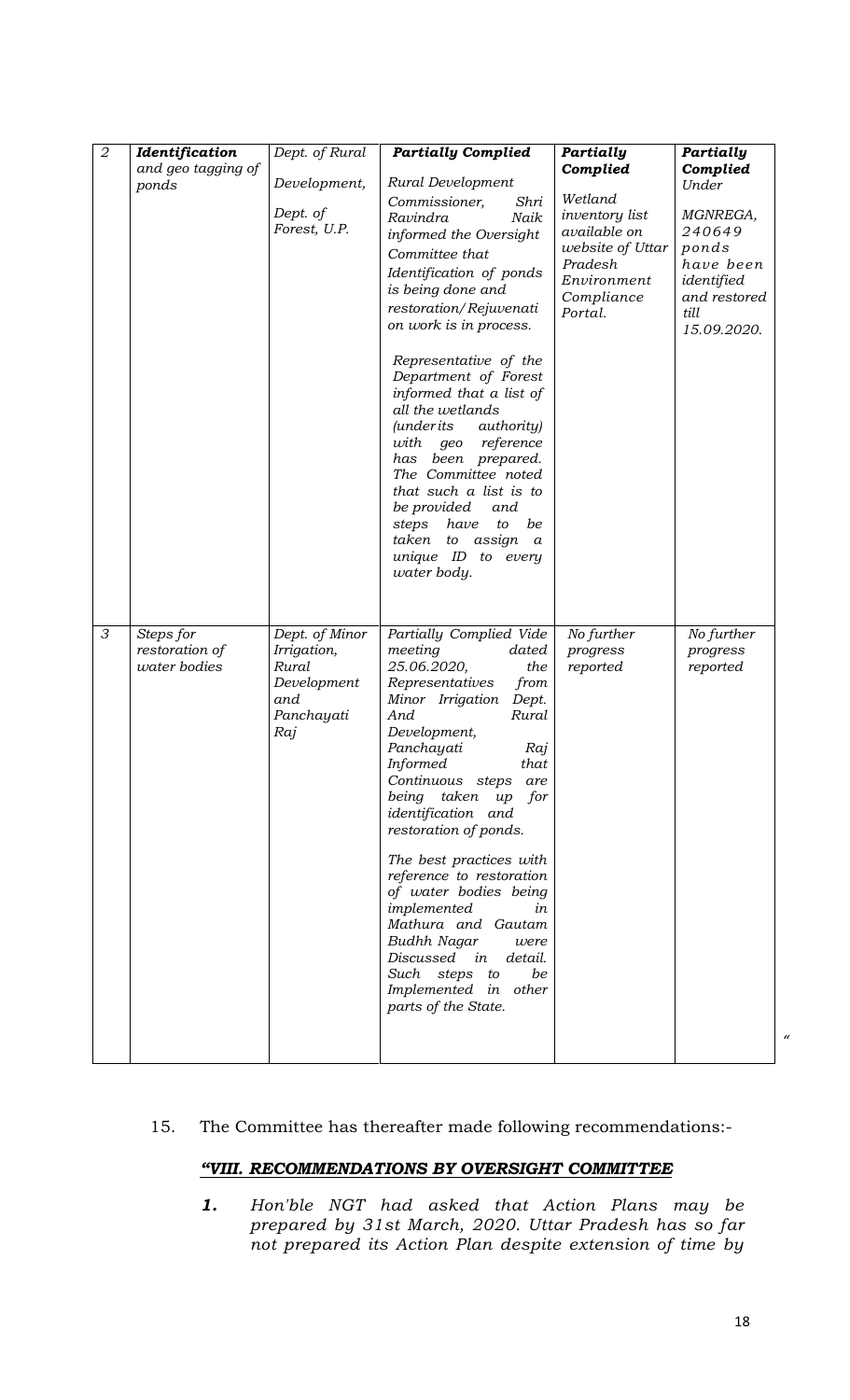*Hon'ble NGT till 31.07.2020. The Oversight Committee was informed by the Commissioner, Rural Development during the review meeting that Action Plan is under preparation. In the State of Uttar Pradesh, water bodies/ponds are looked after by the newly created Department of Namami Gange and rural water supply. In each village, village ponds are maintained by Village Panchayat under the Panchayati Raj Department. The Forest Department also is involved in identification, development and maintenance of wetlands in the State. The construction and repair work on these ponds and water bodies is done under the Mahatma Gandhi National Rural Employment Guarantee Act (MGNREGA), which is run by the Rural Development Department. These ponds are filled by Irrigation Department from their canals during summer season. So, it is quite clear that a holistic Action Plan has to be prepared. It has to have components of all these Departments. The Action Plan prepared by the Rural Development Department alone would not suffice. It would be in the fitness of things if the Chief Secretary, UP calls a meeting of all these Departments, asks all of them to survey these water bodies, identify each and every water body in each village, geo-tag it, assign a UID number and then get the Action Plan prepared allocating the role of each Department. This Action Plan should also have a component regarding continuous assessment of water quality of these water bodies to be done by State Pollution Control Board. The action plan also should indicate the prioritization of the work as to which work would be taken at what time; budgetary allocations have to be done and specific time-lines have to be fixed. Only then a meaningful Action Plan would be prepared. The statement of Rural Development Department that so far 2,40,469 water bodies have been restored under MGNREGA is a general statement of works done under the MGNREGA scheme right since its inception rather than the result of a well coordinated action plan based on a state level synchronised geo-tagged survey of all the water bodies. The Chief Secretary may, in compliance of Hon'ble NGT directions, call all these Departments and get the Action Plans prepared on the above lines within the time-lines stipulated by Hon'ble NGT.*

*2. The Forest Department may be directed to plan out afforestation activities on the banks of these water bodies. This year the Forest Department's target of afforestation for the entire state is planting of 25 crore trees. This afforestation plan on the banks of these water bodies can be taken up as an important component of that programme and targets can be given Panchayat-wise to the respective departments right now so that they can plan all activities over the year in a sustainable manner.*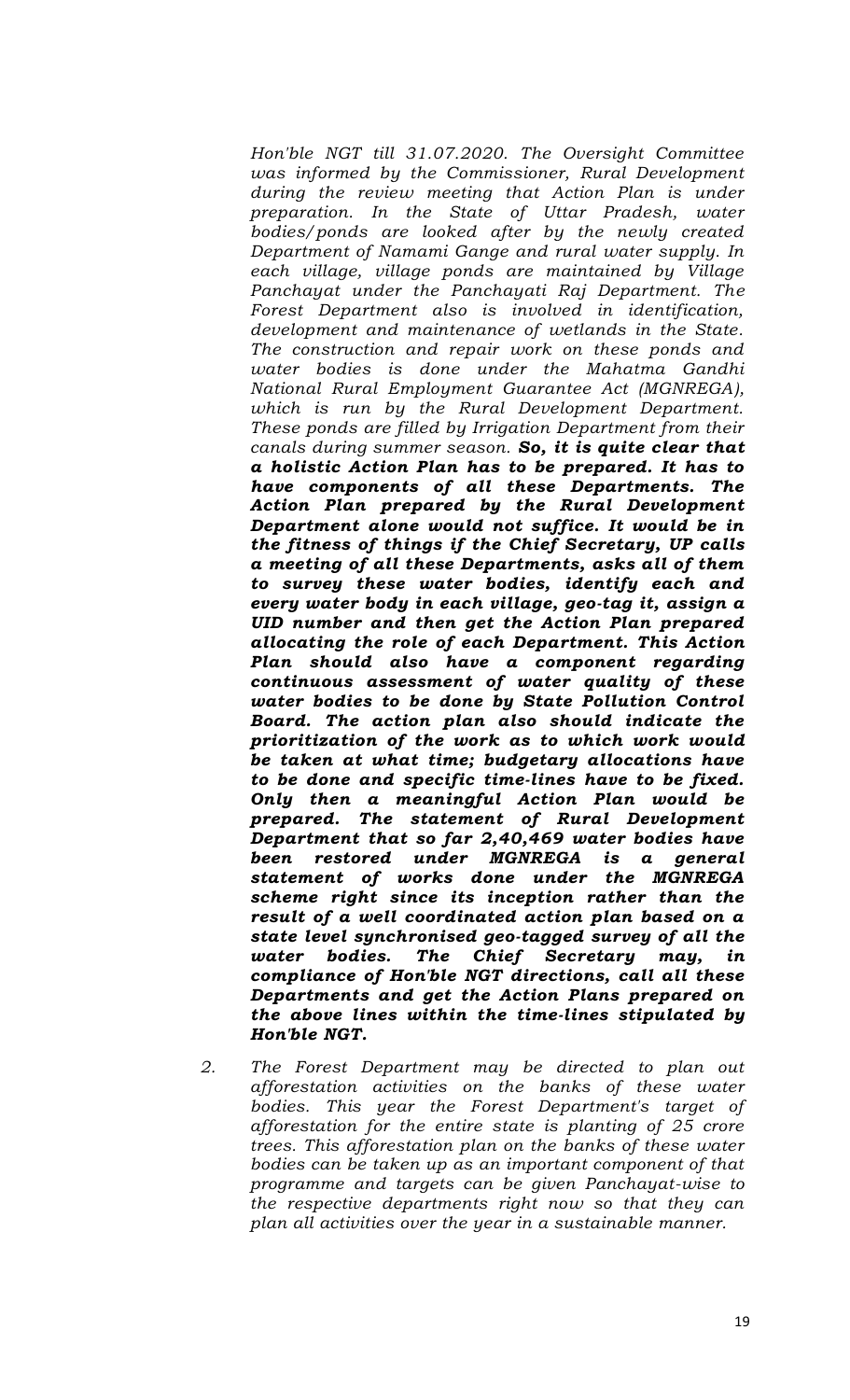- *3. The District Magistrates have been directed to take up one pond per village this year. This programme may be included in the District Environment Plan to be monitored by the District Magistrates on a monthly basis. The list of one pond per village may be collected from the districts by the Rural Development Department/Namami Gange Department and it may be made a part of the Action Plan for this year. Funds for the activity may be allocated by budgetary grant from the budget heads of the respective Departments. Alternatively, MGNREGA funds from Rural Development Department may be allowed for conducting these works. Another option is use of devolution funds by the respective Panchayats for maintaining these ponds. Annual District Plan based on this list may be prepared indicating the names of the water bodies to be rejuvenated, the budgetary allocation for each water body and their respective time-lines. These should be monitored on a regular basis by the District Magistrates as part of the District Environment Plan on a monthly basis. Periodical reports of implementation of these Action Plans may be sent at the Headquarters to Chief Secretary through respective Principal Secretaries of various Departments who may further intimate it to Hon'ble NGT.*
- *4. CPCB should explain why it has not issued notice for compensation at the rate of Rs. 1 lakh/per month beyond the deadline of 31.07.2020 on each district for non-compliance of Hon'ble NGT direction regarding submission of action plan.*
- *5. The Committee also recommends that active efforts be made in close coordination with technical bodies to tap excess runoff of rivers/canals during rainfall season to recharge old water bodies and retain water in new ponds to be constructed specifically for the purpose.. Such simple interventions have been taken up in district Mathura, Uttar Pradesh to increase groundwater level and rejuvenate water bodies (refer Annexure VI).The Mathura experiment may be technically vetted by some technical body under the Ministry of Water Resources, Govt of India.*
- *6. Development of Bio Diversity Parks in the vicinity of rivers lead to continuous recharge of aquifers and maintenance of E Flow of the rivers. It has been put to notice that project of Biodiversity parks was submitted to NMCG but could not get approved due to shortage of funds. The Committee recommends reformulation of project by Forest Department after indepth analysis of such projects in other states viz. Wetland park in Delhi and taking technical advice from experts.*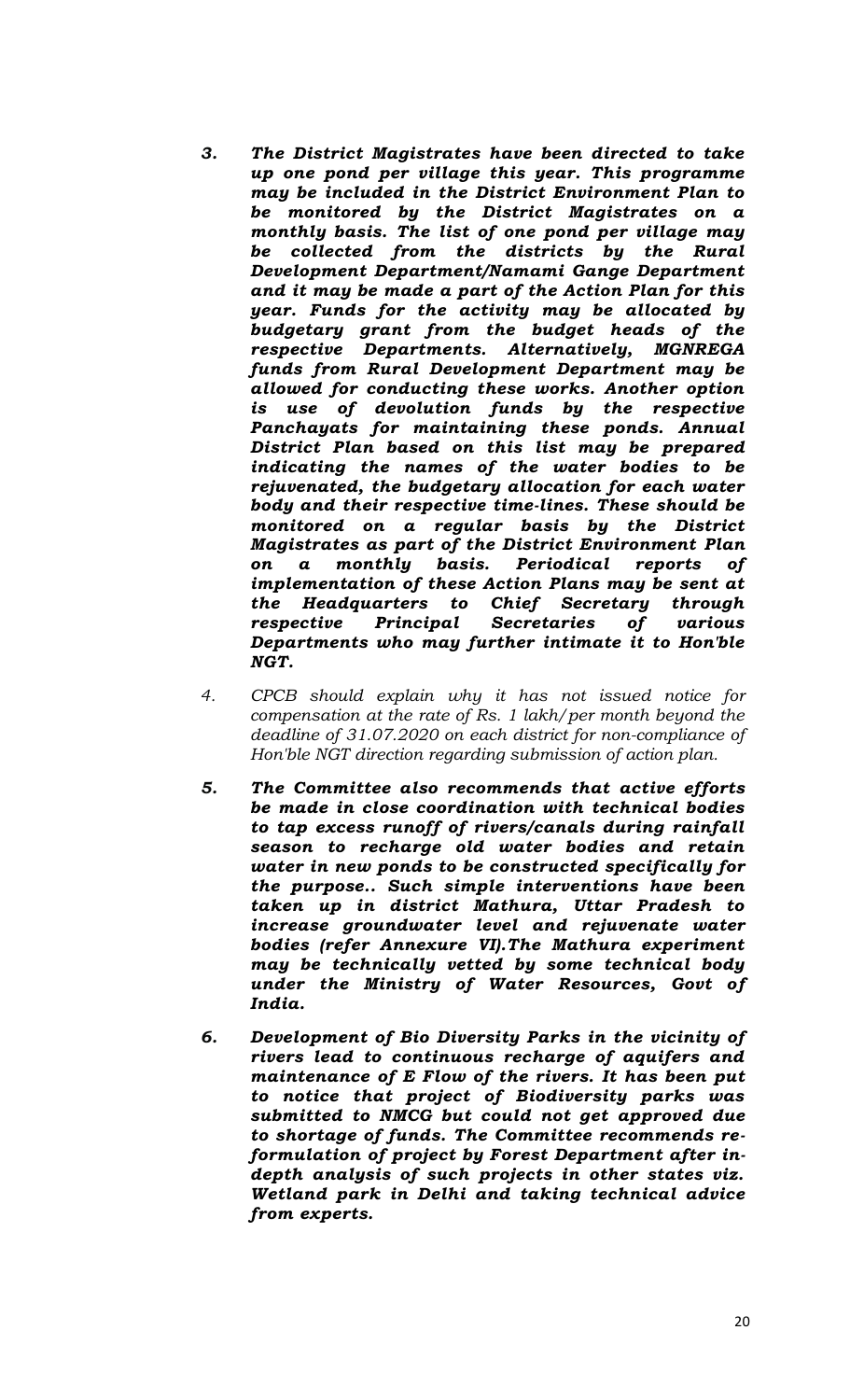- *7. Hon'ble NGT vide order dated 14.07.2020 in 0.A.985/2019 had directed CPCB to issue strict directions to ensure that no authority allows discharge of polluted sewage or polluted effluents directly into a water channel or stream even during the monsoon season. Though orally CPCB representative in the meeting confirmed issuance of some memo to this effect by them, the Oversight Committee is not aware of any such directions available in public domain. CPCB may comply with Hon'ble NGT's orders with a copy to the Oversight Committee.*
- *8. Success story of rejuvenation of river Tamsa in Ayodhya should be circulated among all the District Magistrates and they should be asked to identify and take up similar activities, with the involvement of local public, that may help in improvising the water bodies/rivers / groundwater or environment in any manner that too with the minimum financial burden.*
- *9. The concept of floating islands can be replicated in several water bodies of the State. Moreover, floating barriers can also be used to capture trash in water bodies. In the year 2015, Alpha MERS developed an indigenous design of floating trash barrier for controlling hyacinth and trash from flowing in water. The barrier made of steel and aluminium with a high tensile strength claims to have an ability to survive in both polluted water bodies and change in water levels. For the first time in November 2017 these barriers were deployed in Cooum river in Chennai. Currently, the barriers have been deployed at eight locations in Cooum river (NDTV, 2018)*
- *10. Use of bio-plastics/bio-degradables in every sector viz. domestic and industrial sectors is a viable solution to prevent rivers and water bodies from choking and warding off adverse implications on biodiversity. The State government may develop plans for switching to bio-plastics/bio-degradables at macro level within six months.*
- *13. Restoration of ponds, lakes require involvement from all stakeholders especially local people. Community participation must be encouraged and campaigns be started in areas to restore, conserve water bodies. Ansupa Lake in Odisha has been restored by sincere efforts of Self Help Groups in the area."*

**Analysis and Directions**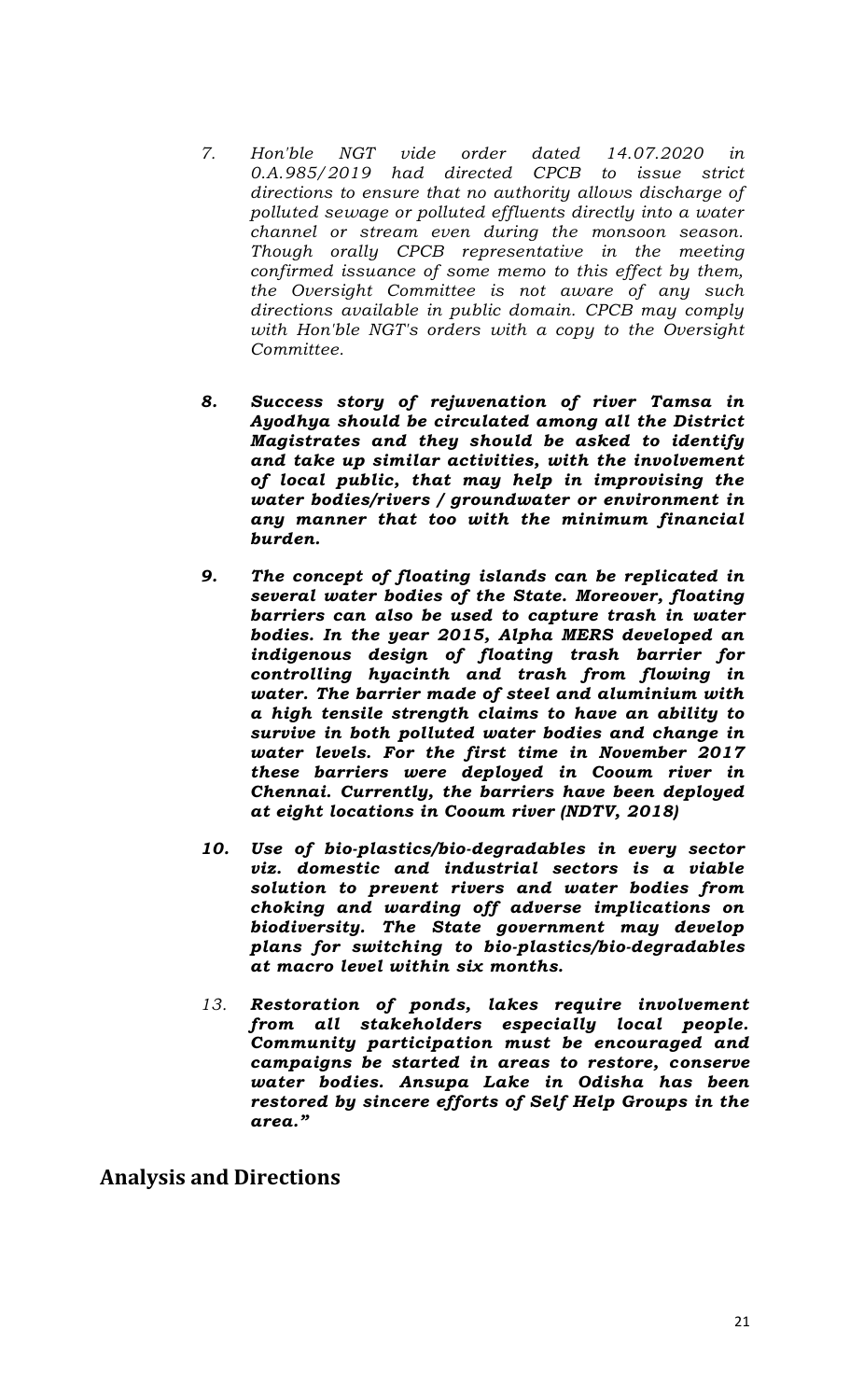16. We find that the steps taken so far can hardly be held to be adequate. As already noted, protection of water bodies serves great public purpose and is essential for protection of the environment. It helps not only aesthetics but also water availability, aquatic life, micro climate, recharge of ground water and maintaining e-flow of the rivers. Under the Public Trust Doctrine, the State has to act as trustee of the water bodies to protect them for the public use and enjoyment for current and future generations. We may note the observations of the Hon'ble Supreme Court on the subject which are as follows:

#### i. *State of T.N. v. Hind Stone, (1981) 2 SCC 205***, at page 212:**

*"6. Rivers, Forests, Minerals and such other resources constitute a nation's natural wealth. These resources are not to be frittered away and exhausted by any one generation. Every generation owes a duty to all succeeding generations to develop and conserve the natural resources of the nation in the best possible way. It is in the interest of mankind. It is in the interest of the nation."*

ii. *Hinch Lal Tiwari v. Kamala Devi, (2001) 6 SCC 496***, at page**  *500:*

*"13. It is important to notice that the material resources of the community like forests, tanks, ponds, hillock, mountain etc. are nature's bounty. They maintain delicate ecological balance. They need to be protected for a proper and healthy environment which enables people to enjoy a quality life which is the essence of the guaranteed right under Article 21 of the Constitution."* 

iii. *T.N. Godavarman Thirumulpad v. Union of India, (2002) 10 SCC 606***, at page 628:**

*"… … … 33. … As was observed by this Court in M.C. Mehta v. Kamal Nath our legal system based on English common law includes the public trust doctrine as part of its jurisprudence. The State is the trustee of all natural resources which are by nature meant for public use and enjoyment. The public at large is the beneficiary of the seashore, running waters, air, forests and ecologically fragile lands. The State as a trustee is under a legal duty to protect the natural resources. These resources meant for public use cannot be converted into private ownership."*

iv. *Intellectuals Forum v. State of A.P., (2006) 3 SCC 549***, at page 574:**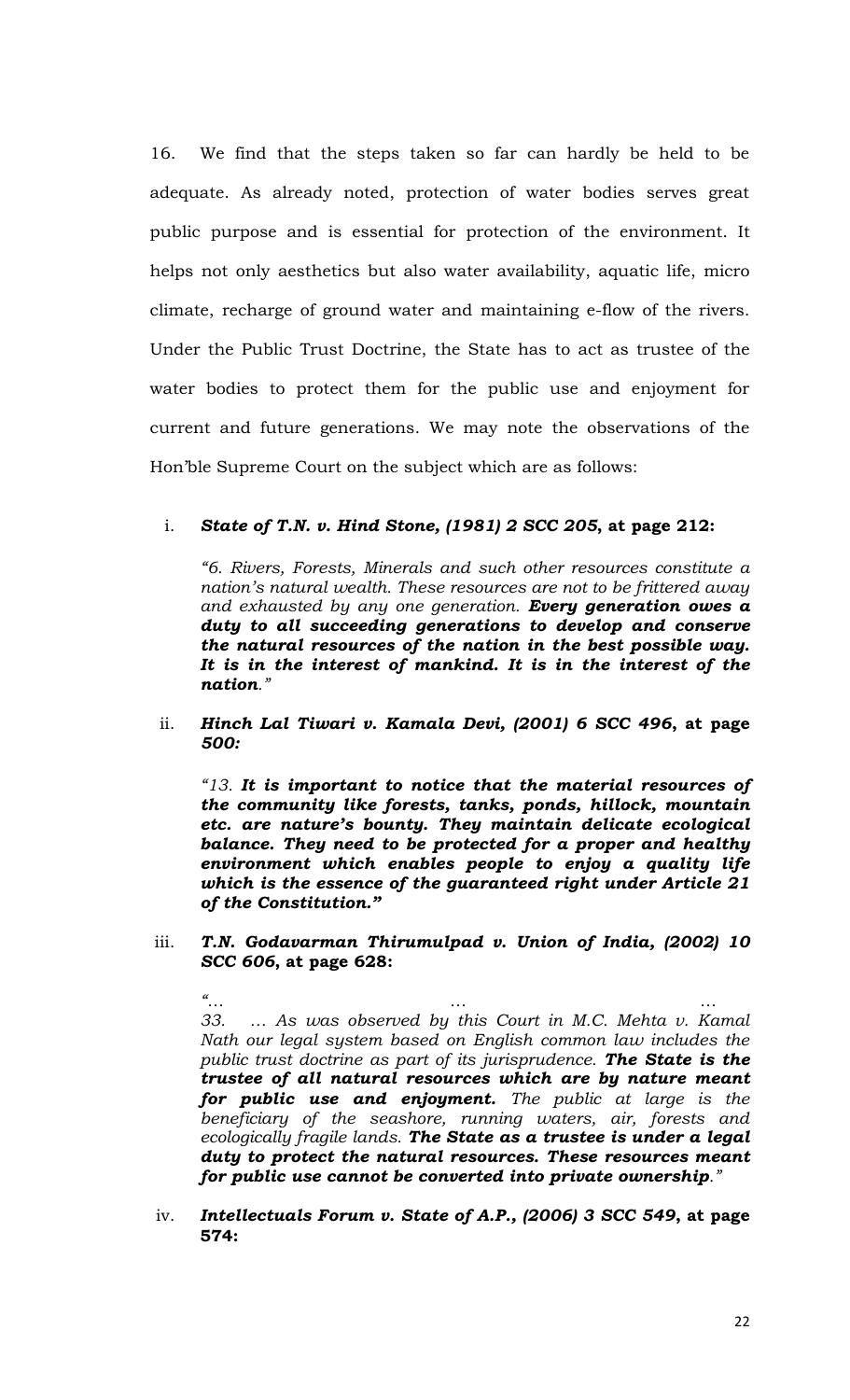*"75. In M.C. Mehta v. Kamal Nath & Ors. (1997) 1 SCC 388, Kuldip Singh, J., writing for the majority held:* 

*"34. Our legal system … includes the public trust doctrine as part of its jurisprudence. The State is the trustee of all natural resources which are by nature meant for public use and enjoyment. … The State as a trustee is under a legal duty to protect the natural resources."*

*76. The Supreme Court of California, in National Audubon Society v. Superior Court of Alpine Country also known as Mono Lake case summed up the substance of the doctrine. The Court said:*

*"Thus, the public trust is more than an affirmation of State power to use public property for public purposes. It is an affirmation of the duty of the State to protect the people's common heritage of streams, lakes, marshlands and tidelands, surrendering the right only in those rare cases when the abandonment of the right is consistent with the purposes of the trust."*

*This is an articulation of the doctrine from the angle of the affirmative duties of the State with regard to public trust. Formulated from a negatory angle, the doctrine does not exactly prohibit the alienation of the property held as a public trust. However, when the State holds a resource that is freely available for the use of the public, it provides for a high degree of judicial scrutiny on any action of the Government, no matter how consistent with the existing legislations, that attempts to restrict such free use. To properly scrutinise such actions of the Government, the courts must make a distinction between the Government's general obligation to act for the public benefit, and the special, more demanding obligation which it may have as a trustee of certain public resources [Joseph L. Sax "The Public Trust Doctrine in Natural Resource Law: Effective Judicial Intervention", Michigan Law Review, Vol. 68, No. 3 (Jan. 1970) pp. 471-566]. According to Prof. Sax, whose article on this subject is considered to be an authority, three types of restrictions on governmental authority are often thought to be imposed by the public trust doctrine [ibid]:*

- *1. the property subject to the trust must not only be used for a public purpose, but it must be held available for use by the general public;*
- *2. the property may not be sold, even for fair cash equivalent;*
- *3. the property must be maintained for particular types of use (i) either traditional uses, or (ii) some uses particular to that form of resources."*
- *v. Jitendra Singh v. Ministry of Environment & Ors., 2019 SCC Online 1510 pr 20*

*"…. …. … 20. …. Waterbodies, specifically, are an important source of fishery and much needed potable water. Many areas of this*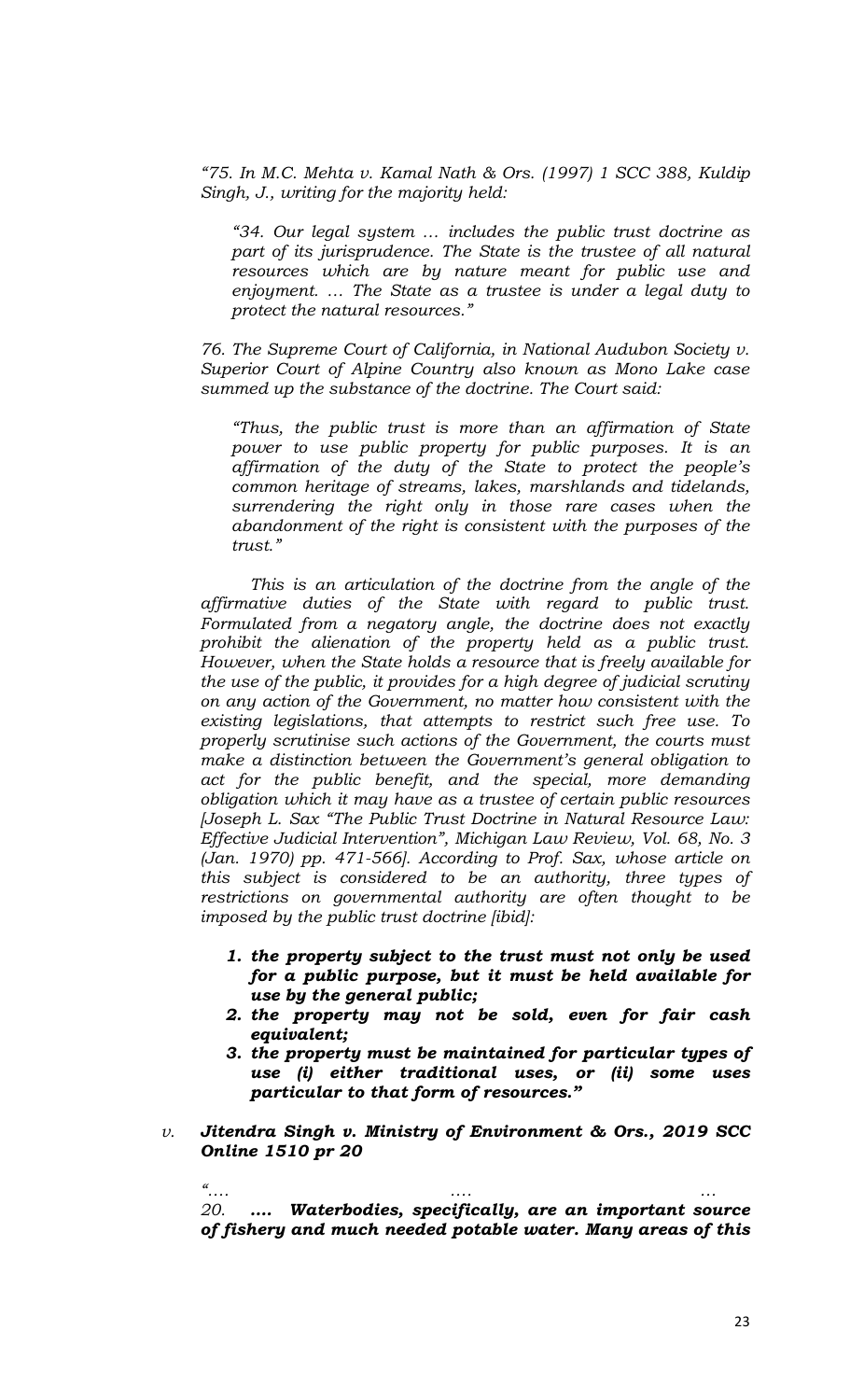*country perennially face a water crisis and access to drinking water is woefully inadequate for most Indians. Allowing such invaluable community resources to be taken over by a few is hence grossly illegal."*

17. In NGT order dated 27.08.2020 in *OA 351/2019, Raja Muzaffar* 

*Bhat vs. State of Jammu and Kashmir & Ors*., it was observed:

*"… …. … … 8. One of the serious challenges is solid and liquid waste management, apart from encroachments. There are binding directions of the Hon'ble Supreme Court in Almitra H. Patel Vs. Union of India & Ors1. and Paryavaran Suraksha vs. Union of India<sup>2</sup> on the subject of scientific management of solid waste and sewage/effluents in accordance with the statutory provisions of the Water (Prevention and Control of Pollution) Act, 1974, ('Water Act') Air (Prevention and Control of Pollution) Act, 1981, ('Air Act) and waste management rules framed under the Environment (Protection) Act, 1986 ('EP Act'). There is large scale non-compliance of the said statutory provisions which has led this Tribunal to consider the issue of river pollution in OA No. 673/2018, News item published in "The Hindu" authored by Shri Jacob Koshy Titled "More river stretches are now critically polluted: CPCB" in view of acknowledged data of 351 polluted river stretches in the country. Apart from the said issue, large scale failure has been found in the matter of solid waste management as repeatedly recorded in O.A. No. 606/2018. The Chief Secretaries of all the States/UTs were required to remain present in person before this Tribunal for interaction and further planning. In O.A. No. 325/2015, Lt. Col. Sarvadaman Singh Oberoi v. UOI & Ors., the Tribunal has considered the issue of restoration of water bodies. In Original Application No. 593/2017, Paryavaran Suraksha Samiti & Anr. v. UOI & Ors., the issue of untreated sewage or effluent being discharged in water bodies have been taken up for consideration. There are several other matters dealing with the such issues, including coastal pollution, pollution of industrial clusters etc.* 

*9. There is discussion in the media about inadequacy of monitoring of action for restoration of lakes, wetlands and ponds which is certainly necessary for strengthening the rule of law and protection of public health and environment3. Several directions have been issued by the Hon'ble Supreme Court in M.K. Balakrishnan and Ors. v. UOI & Ors.4"*

 $\overline{a}$ 

<sup>1</sup> *(2000) 2 SCC 679*

<sup>2</sup> (2017) 5 SCC 326

<sup>3</sup> <https://gradeup.co/lakes-in-india-i-4b99dc80-f6ce-11e7-9d78-07a242af4480> [http://www.saconenvis.nic.in/publication/Lake%20Protection%20and%20Management%20](http://www.saconenvis.nic.in/publication/Lake%20Protection%20and%20Management%20of%20Urban%20Lakes%20in%20India.pdf) [of%20Urban%20Lakes%20in%20India.pdf](http://www.saconenvis.nic.in/publication/Lake%20Protection%20and%20Management%20of%20Urban%20Lakes%20in%20India.pdf)

[http://www.worldlakes.org/uploads/Management\\_of\\_lakes\\_in\\_India\\_10Mar04.pdf](http://www.worldlakes.org/uploads/Management_of_lakes_in_India_10Mar04.pdf) 4 (2017) 7 SCC 805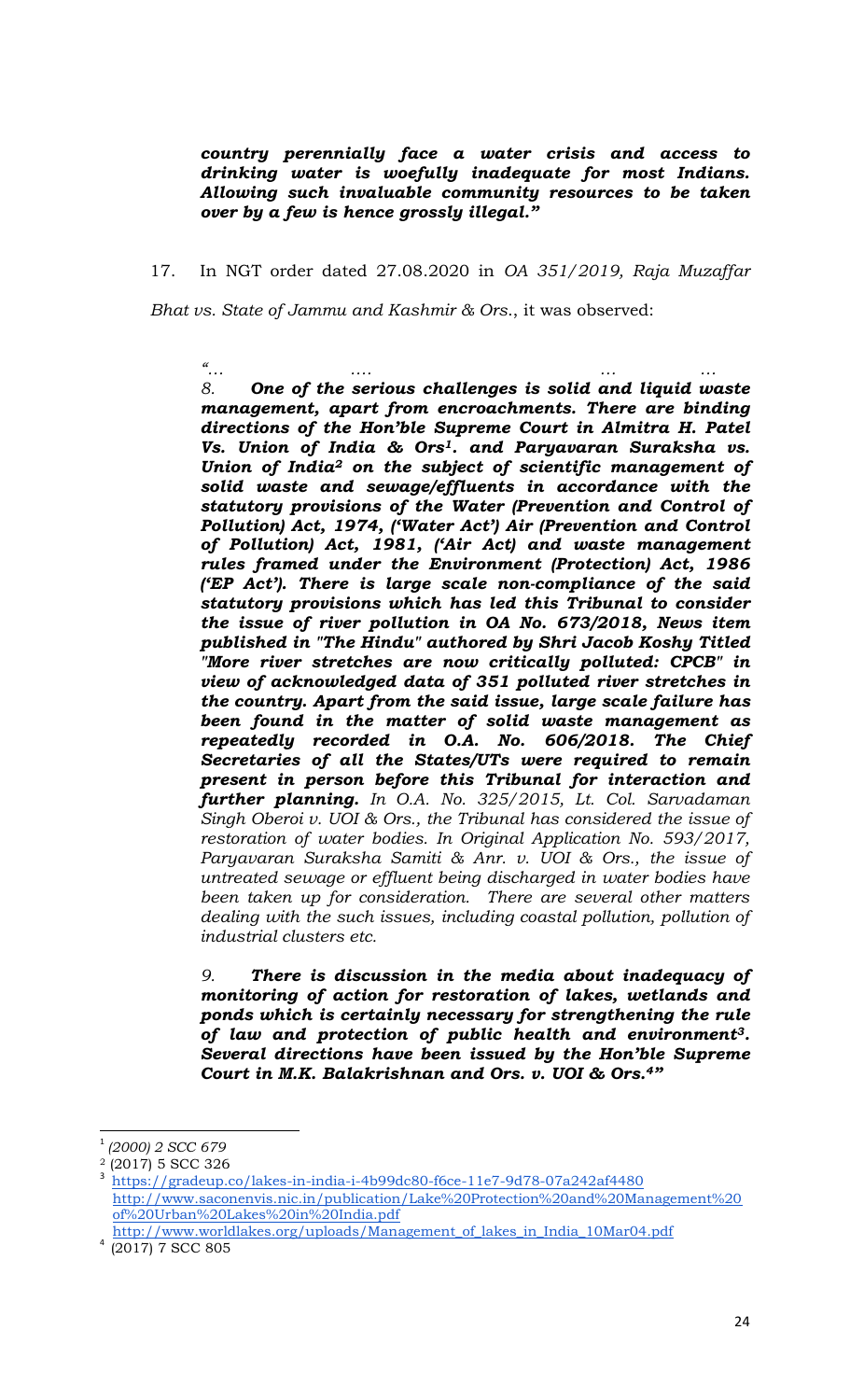18. We also note that the Ministry of Urban Development, Government of India, Central Public Health and Environmental Engineering Organization (CPHEEO) has issued an advisory on **"Conservation and Restoration of Water Bodies in Urban Areas"<sup>5</sup>** in August, 2013 which need to be followed. The matter was also considered by the Standing Committee on Water Resources (2015-16), Sixteenth Lok Sabha. Its Tenth Report has been published by the Ministry of Water Resources, River Development and Ganga Rejuvenation under the heading **"Repair, Renovation and Restoration of Water Bodies-Encroachment on Water Bodies and Steps Required to Remove the Encroachment and Restore the Water Bodies"<sup>6</sup>** in August, 2016. Further, the **"Guidelines for the Scheme on Repair, Renovation and Restoration (RRR) of Water Bodies under PMKSY (HKKP)"<sup>7</sup>** have been published by the Ministry of Water Resources, River Development and Ganga Rejuvenation, Govt. of India in June, 2017. The said report also provides useful material to be looked into by the enforcement agencies.

19. As regards, report of the CPCB on the subject of rain water harvesting, it appears that CPCB has not appreciated the direction of this Tribunal on the subject. While rain water harvesting may be required in all buildings and other places in urban areas, in the present context, the Tribunal has directed setting up of such facilities in sub water sheds along ponds for utilization of surplus rain water for restoration of the ponds which have become dry and for augmenting other ponds.

 $\overline{\phantom{a}}$ 

<sup>5</sup> http://mohua.gov.in/upload/upl[oadfiles/files/Advisory%20on%20Urban%20Water%20Bodies.pdf](http://mohua.gov.in/upload/uploadfiles/files/Advisory%20on%20Urban%20Water%20Bodies.pdf)

<sup>&</sup>lt;sup>6</sup> http://164.100.47.193/lsscommittee/Water%20Resources/16 Water Resources 10.pdf

<sup>&</sup>lt;sup>7</sup> [http://pmksy-mowr.nic.in/documents/RRR\\_PMKSY\\_Guidelines\\_2017.pdf](http://pmksy-mowr.nic.in/documents/RRR_PMKSY_Guidelines_2017.pdf)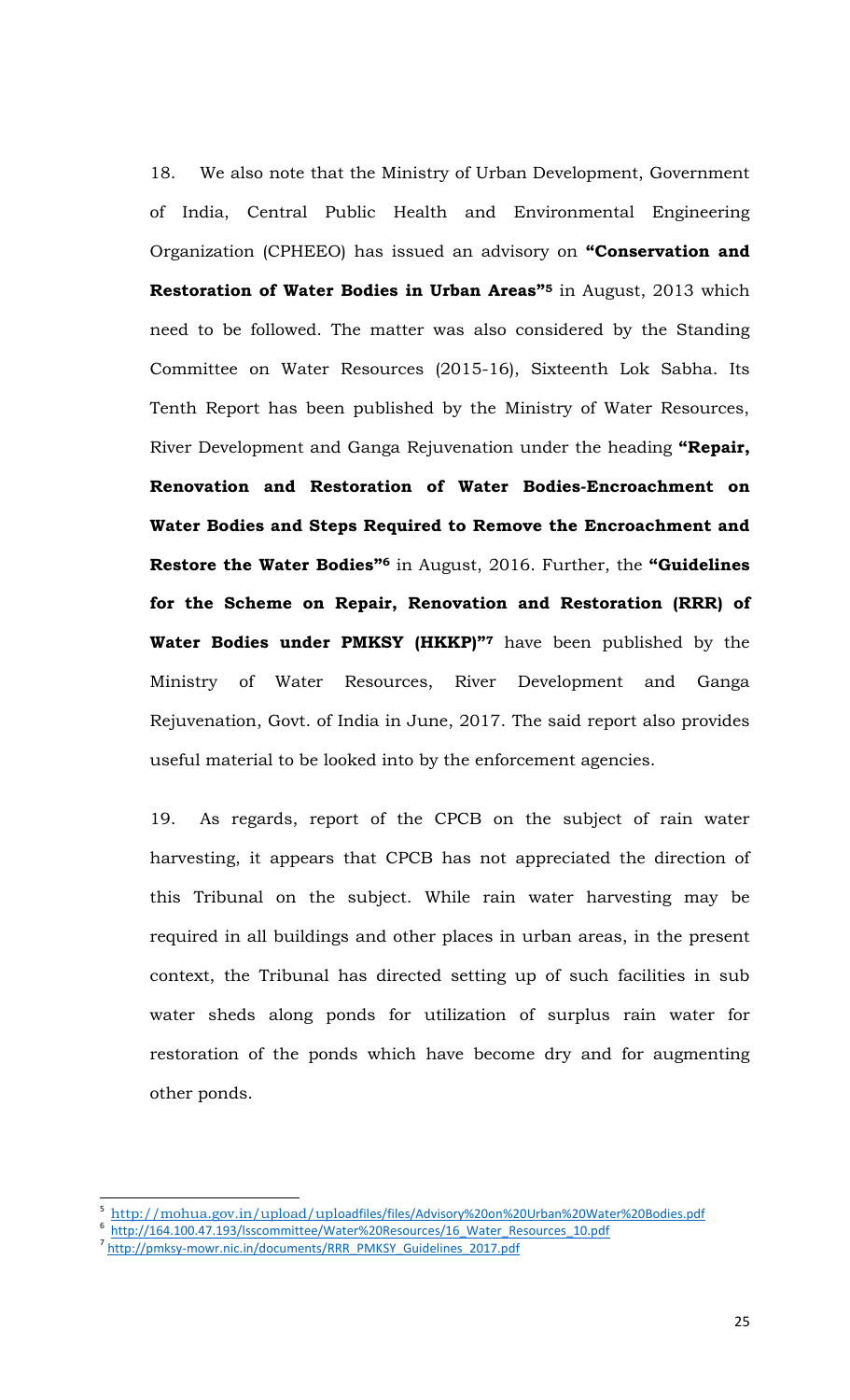20. There is, thus, need for continuous planning and monitoring at National, State and District levels. Suggestions and observations of CPCB and the Oversight Committee need to be acted upon.

21. As suggested by the CPCB, a single agency needs to be set up in every State/UTs within one month. This work may either be assigned to the Wetland Authority of the State or the River Rejuvenation Committee or to any other designated authority such as the Secretary, Irrigation and Public Health/Water Resources. It is made clear that if the State Wetland Authority is to be assigned the task of protection of all water bodies, this task will be in addition to the normal functioning of the State Wetland Authority under the Wetland (Conservation and Management) Rules, 2017. Such nodal agency must call a preliminary meeting on the subject with all the District Magistrates on or before 31.01.2021 to take stock of the situation and to plan further steps. Thereafter, a regular meeting may be held for periodic monitoring at the District level as well as the State level with the identified targets of proper and scientific identification and protection of all water bodies, assigning unique identification number, removing encroachments, preventing dumping of waste, maintaining water quality and restoration by taking other appropriate steps, involving the Panchayats and the community, utilizing the financial resources available from different sources. Steps taken need to be documented and compiled and reported to a central authority, preferably the CPCB. This Tribunal has already constituted a CMC to be headed by the Secretary, MoJS with the assistance of CPCB and other authorities to monitor remedial action for 351 polluted river stretches. Restoration of water bodies is also a connected issue which can be monitored by the same Committee atleast thrice a year at the national level.

26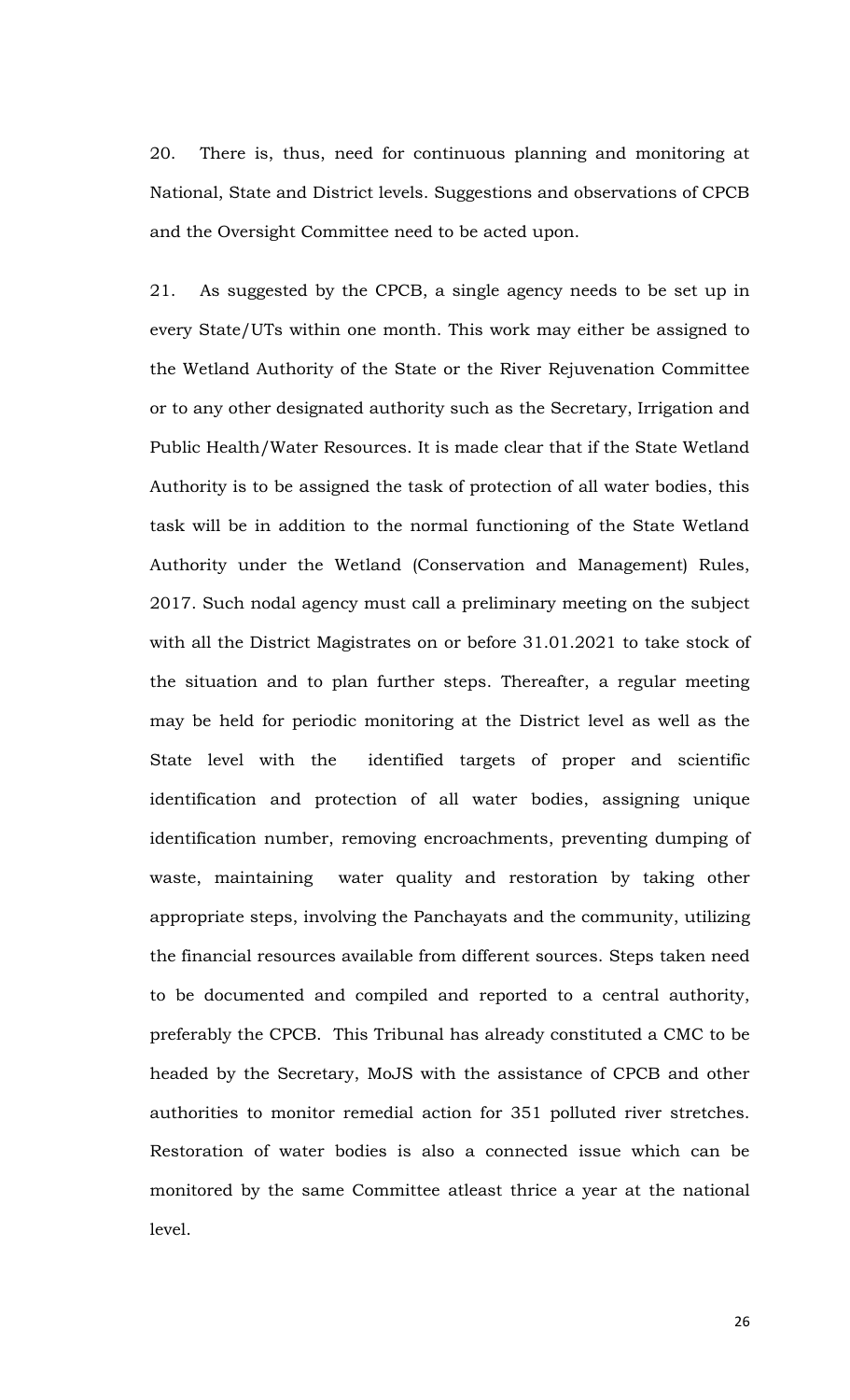## **Directions**

22. Accordingly, we dispose of this application with following directions:

- (i) All States/UTs may forthwith designate a nodal agency for restoration of water bodies, wherever no such agency has so far been so designated.
- (ii) Under oversight of the Chief Secretaries of the States/UTs, the designated nodal agency may
	- a. Hold its meeting not later than 31.1.2021 to take stock of the situation and plan further steps, including directions to District authorities for further course of action upto Panchayat levels and to evolve further monitoring mechanism as well as Grievance Redressal Mechanism (GRM).
	- b. Submit periodical reports to the CPCB/Secretary Jal Shakti, Government of India. First such report may be furnished by 28.02.2021.
- (iii) The CMC for monitoring remediation of 351 polluted river stretches, headed by the Secretary, MoJS may monitor the steps for restoration of water bodies by all the States periodically, atleast thrice in a year. First such monitoring may take place by 31.3.2021.
- (iv) The CMC may give its action reports to this Tribunal in OA 673/2018 and first such report may be furnished preferably by 30.4.2021 by e-mail.